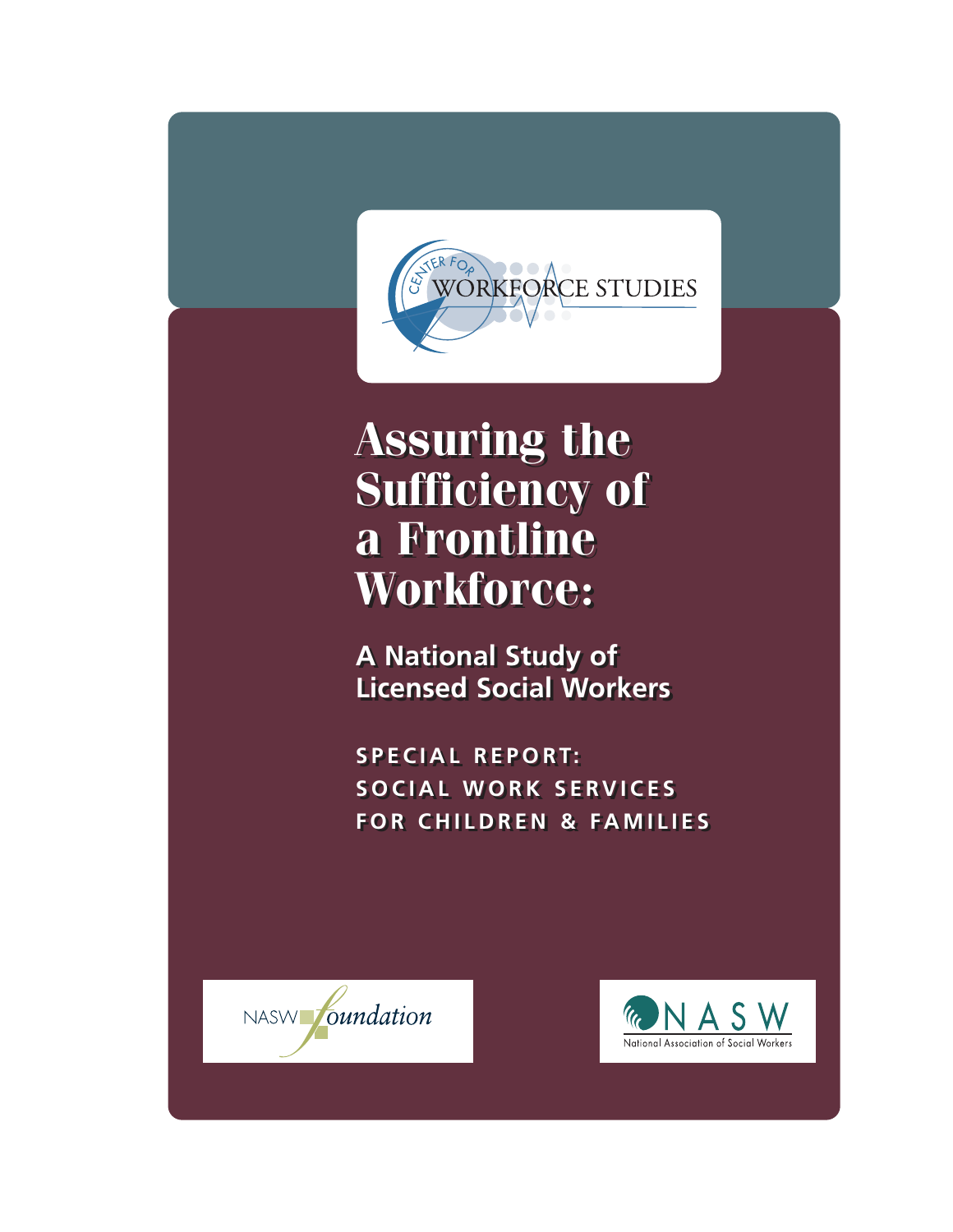#### **Assuring the Sufficiency of a Frontline Workforce Project**

Tracy Whitaker, ACSW, Co-Principal Investigator

Toby Weismiller, ACSW, Co-Principal Investigator

Elizabeth J. Clark, PhD, ACSW, MPH, Co-Principal Investigator

#### **National Association of Social Workers**

**Elvira Craig de Silva, DSW, ACSW** NASW President

**Elizabeth J. Clark, PhD, ACSW, MPH** Executive Director

#### **NASW Workforce Study Expert Panel**

Brad Sheafor, PhD, ACSW Colorado State University

Patricia Volland, MBA, ACSW New York Academy of Medicine

Darrell P. Wheeler, PhD, MPH, ACSW Hunter College

Cynthia Stuen, DSW, ACSW, CSW Lighthouse International

Nelly Rojas Schwan, LCSW, ACSW The Village for Families & Children

Barbara A. Conniff, ACSW Allegheny East MH/MR

Kathleen A. Rounds, PhD, MPH, MSW University of North Carolina

Diana DiNitto, PhD, ACSW University of Texas at Austin

Lisa Yagoda, LICSW, ACSW National Association of Social Workers

Nancy McFall Jean, MSW National Association of Social Workers

Laura LaRue Gertz, LCSW, ACSW National Association of Social Workers

#### **NASW Center for Workforce Studies**

Tracy Whitaker, ACSW Director

Melvin Wilson, MBA, LCSW-C Manager, Workforce Development & Training

Evelyn Tomaszewski, ACSW, Sr. Policy Associate

Tim Tunner, PhD, MSW, Sr. Policy Associate

Sharon Tyson, Grants Administrator

Gwendoline Nkabyo, Sr. Administrative Assistant

Rochelle Wilder, Administrative Assistant

Toby Weismiller, ACSW, Consultant

#### **Center for Health Workforce Studies, School of Public Health, University at Albany**

Jean Moore, BSN, MSN, Director Paul Wing, D.Engin., Deputy Director Bonnie Cohen, Associate Director Sandra McGinnis, PhD, Research Associate

© 2006 by the National Association of Social Workers All rights reserved.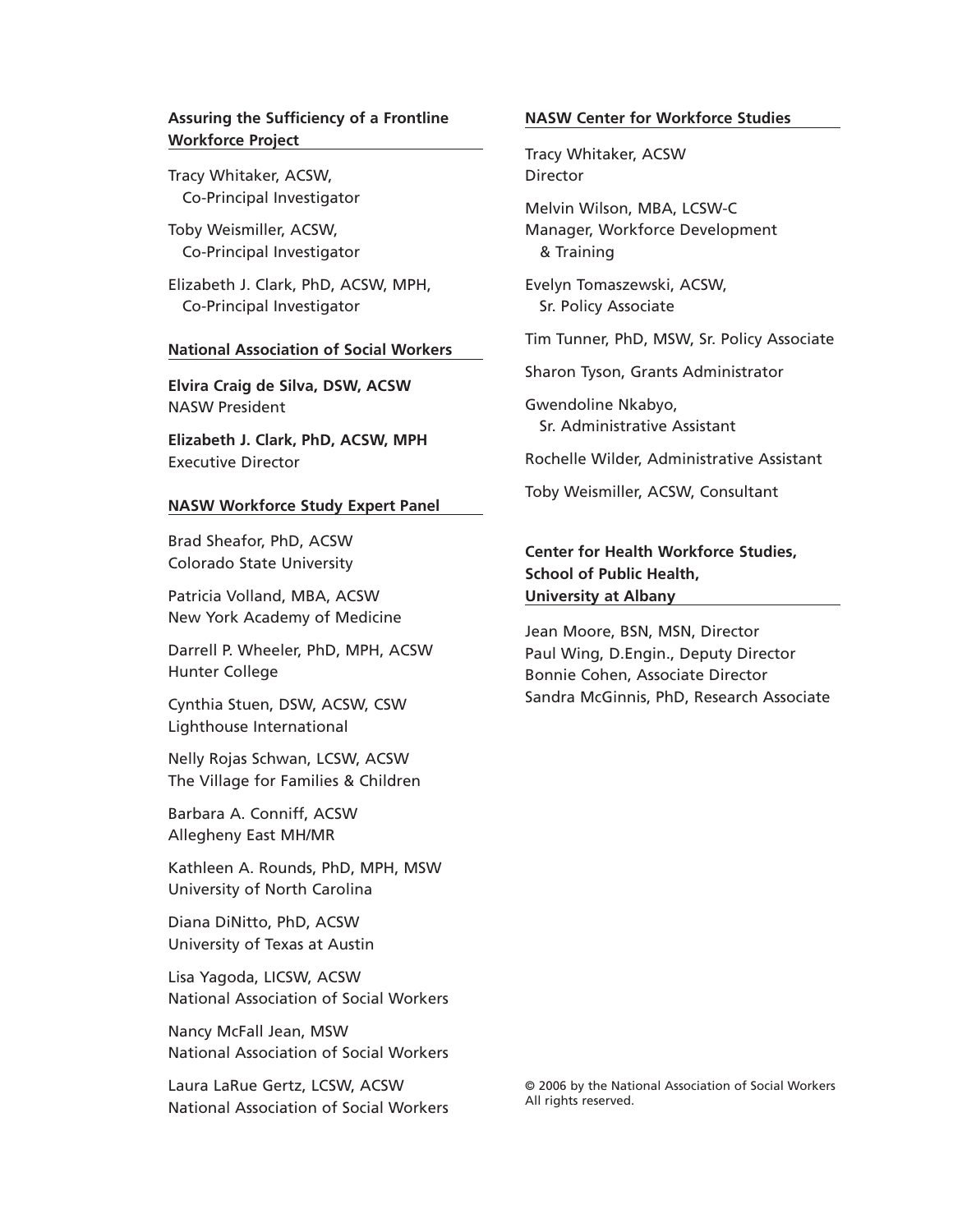

# **Assuring the Sufficiency of a Frontline Workforce:**

**A National Study of Licensed Social Workers** 

**SPECIAL REPORT: SOCIAL WORK SERVICES FOR CHILDREN & FAMILIES**

National Association of Social Workers Center for Workforce Studies March 2006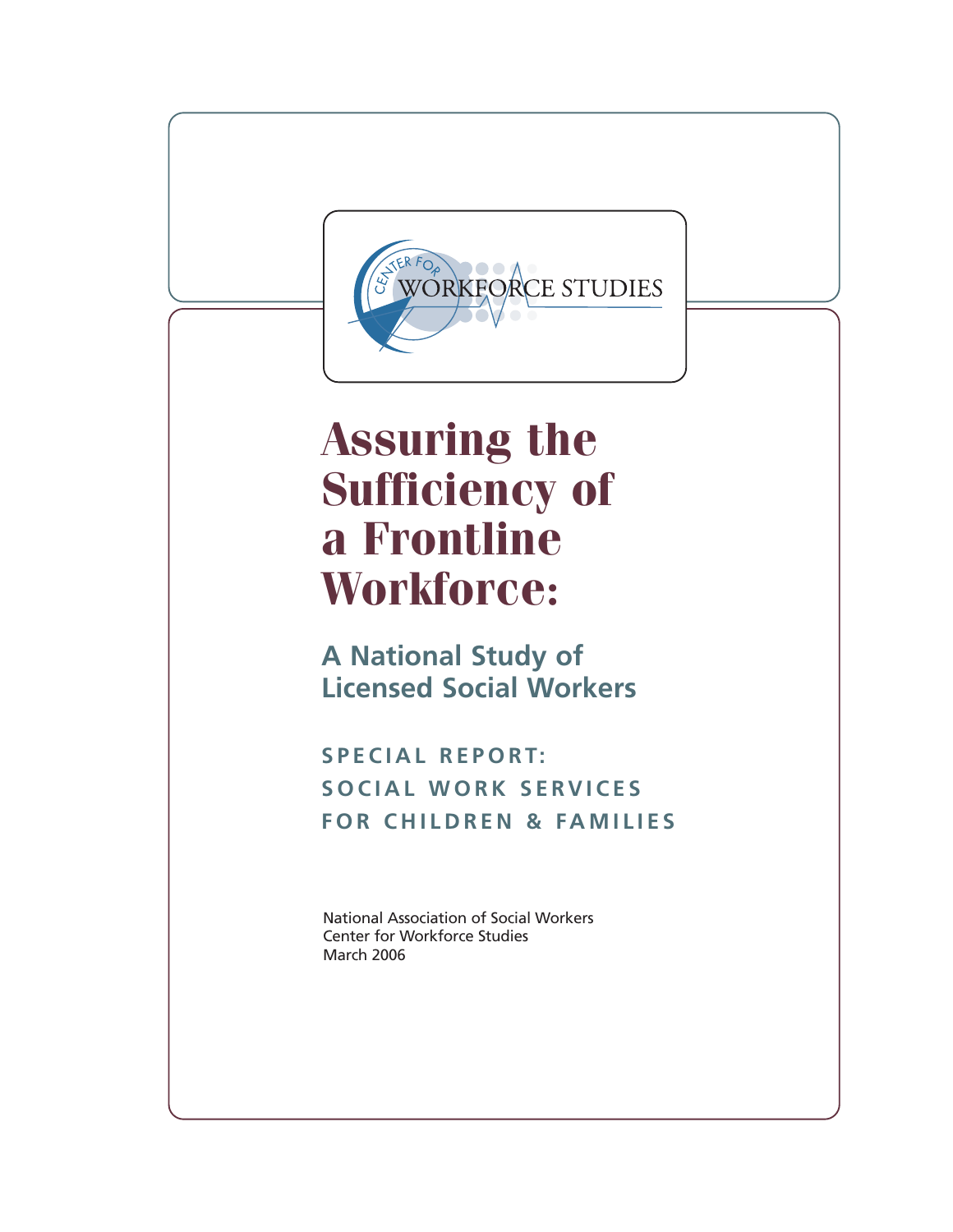## **Table of Contents**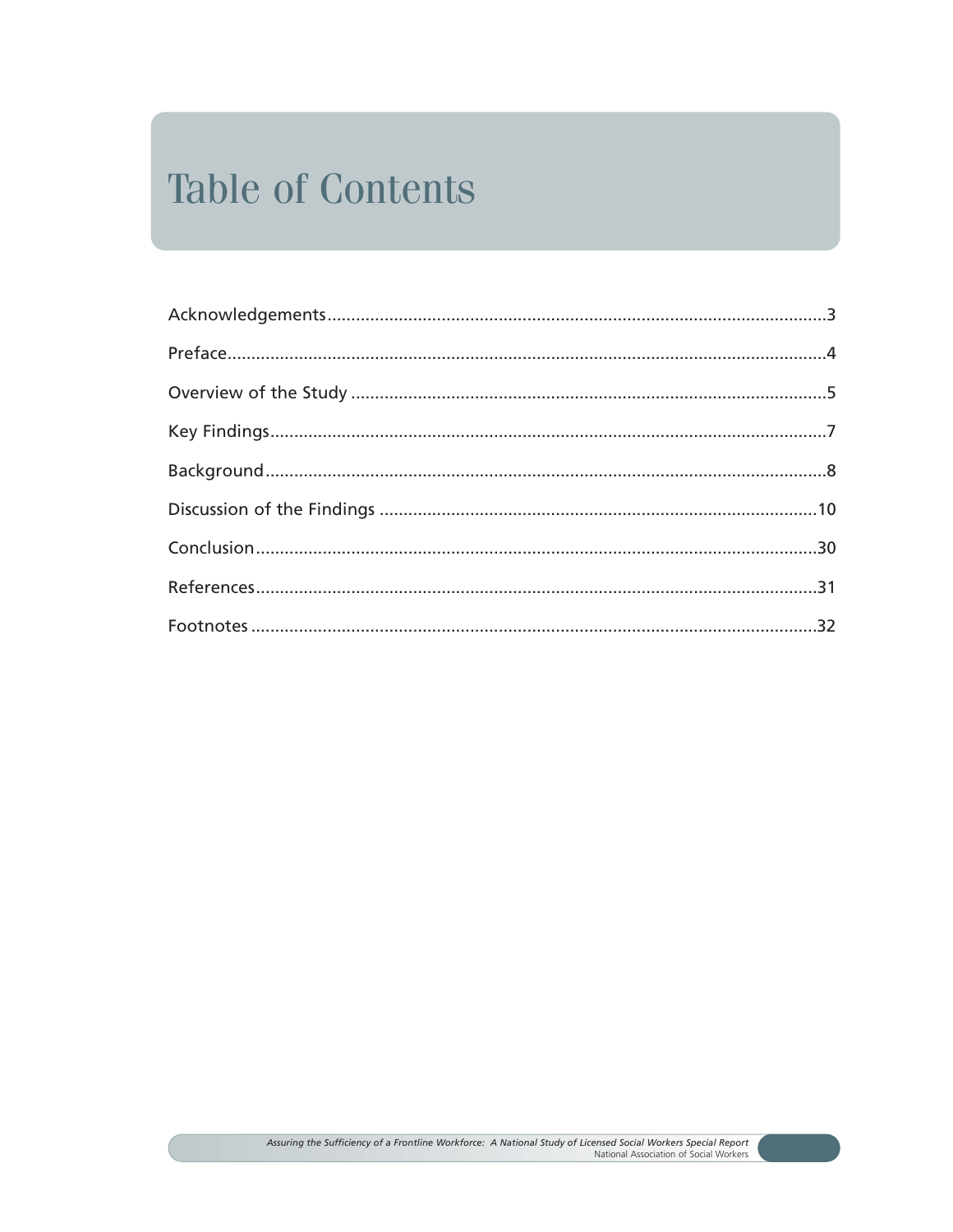### Acknowledgements

NASW acknowledges the work of the Center for Health Workforce Studies of the School of Public Health, University at Albany and the contributions and expertise of Bonnie Primus Cohen, Paul Wing, and Sandra McGinnis in implementing the study and conducting the analyses. This special report is based on the larger report, *Licensed Social Workers Serving Children and Families, 2004,* prepared by the Center for Health Workforce Studies.

The members of the NASW Workforce Study Expert Panel are also gratefully acknowledged for their thoughtful assistance in designing the survey instrument and reviewing the analyses.

The funding support of the Annie E. Casey Foundation is also gratefully acknowledged. Findings and conclusions presented in this report are those of the authors alone, and do not necessarily reflect the opinions of the foundation.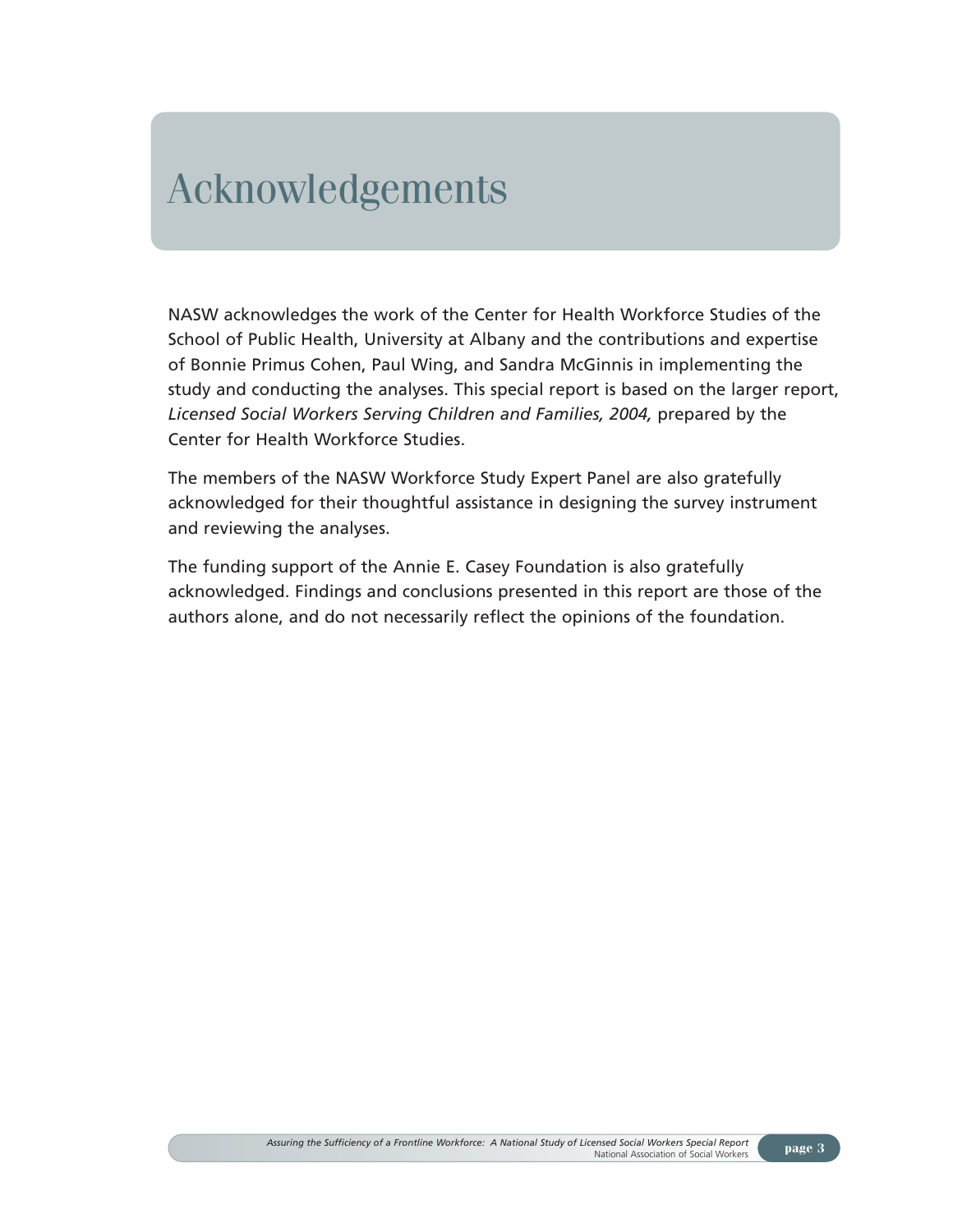## Preface

This report is one of six prepared as part of a national study of licensed social workers conducted by the National Association of Social Workers (NASW) in partnership with the Center for Health Workforce Studies (CHWS) of the School of Public Health at the University at Albany. It summarizes and interprets the responses of social workers serving children and their families obtained through a national sample survey of licensed social workers in the United States conducted in 2004. The report is available from the NASW Center for Workforce Studies at http://workforce.socialworkers.org

The profile of the licensed social work workforce serving children and their families will be an invaluable resource for educators, planners, and policymakers making decisions about the future of the social work profession and its related education programs. The information will support the development of effective workforce policies and strategies to assure the availability of adequate numbers of social workers prepared to respond to the growing needs of children and their families in the United States.

Suggested citation:

Whitaker, T., Weismiller, T., & Clark, E. (2006). *Assuring the sufficiency of a frontline workforce: A national study of licensed social workers. Special report: Social work services for children and families.* Washington, DC: National Association of Social Workers.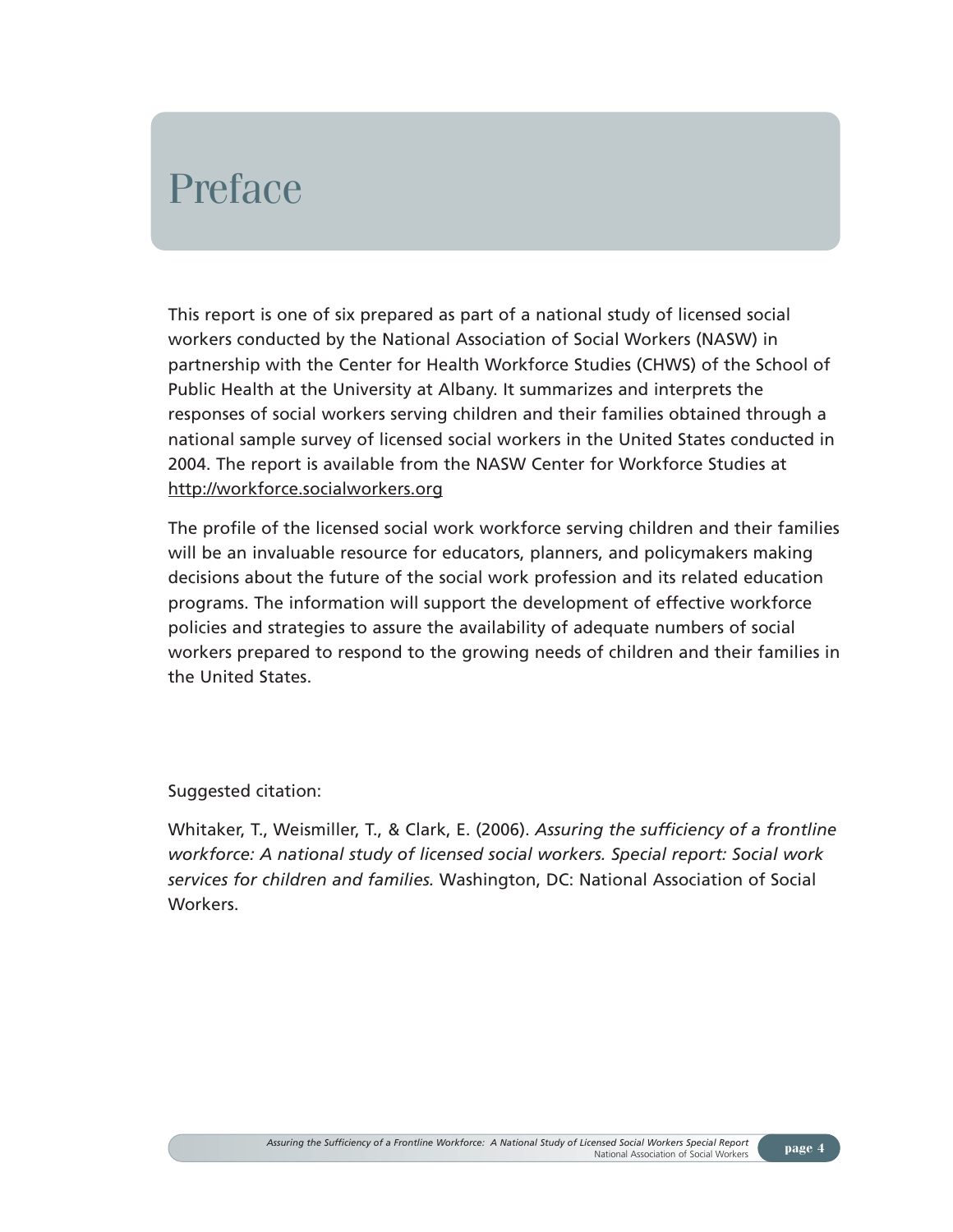## Overview of the Study

### Social work is a diverse profession,

unique among the human service professions in that the term *social worker* is defined so broadly in different organizations and settings. Predicted changes in the country's demographics landscape over the next several decades are expected to increase the need for social work services. However, the lack of a standard definition has left the social work profession without reliable data upon which to base future projections about the supply of, and demand for, social work professionals. In addition, available data sets were inadequate to describe the scope of professionally trained social workers who provide frontline services to children and families. To better predict the adequacy and sufficiency of the social work labor force to meet the changing needs of society, the National Association of Social Workers (NASW), in partnership with the Center for Health Workforce Studies, University at Albany, conducted a benchmark national survey of licensed social workers in the fall of 2004. Licensed social workers were selected for the sample because they represent frontline practitioners and because state licensing lists provided a vehicle for reaching practitioners who may not have had any other identifiable professional affiliation. This national study provides baseline data that can guide policy and planning to assure that an appropriately trained social work workforce will be in place to meet the current and future needs of a changing population.

A random sample of 10,000 social workers was drawn from social work licensure lists of 48 states and the District of Columbia. Licensure lists were not available from Delaware and Hawaii. The sample was stratified by region. Three mailings were conducted: The first was sent to all social workers in the sample, and two subsequent mailings were sent to nonrespondents. The survey response rate was 49.4 percent. Among the respondents, 81.1 percent reported that they were currently active as social workers.

The majority of licensed social workers in the United States have a master's degree in social work (MSW). In many states, the MSW is the minimum qualification for social work licensure. Other states, however, license social workers with a bachelor's of social work (BSW) degree, utilizing a separate level of licensure for BSW social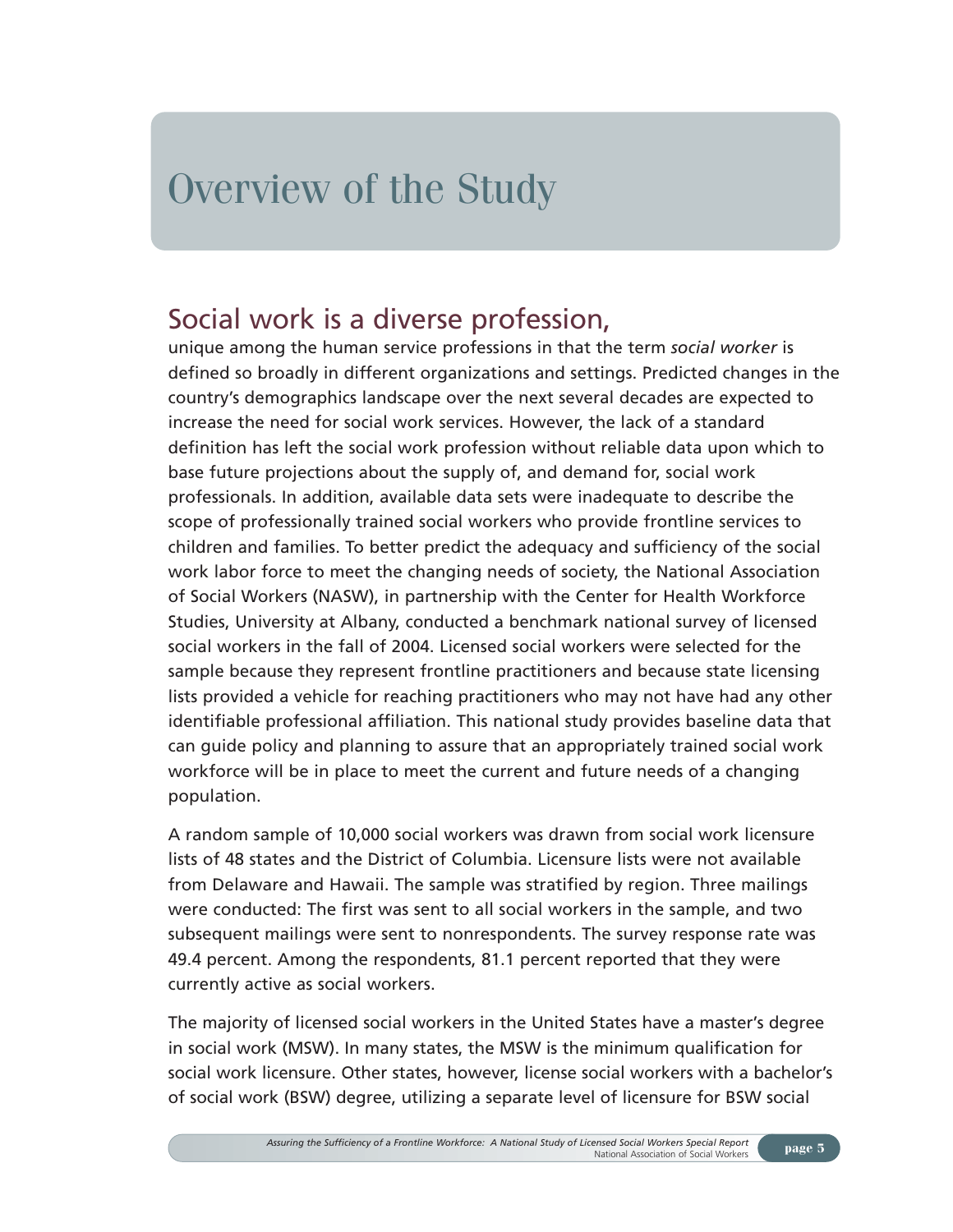### Overview of the Study continued

workers. A few states license social workers who do not have a degree in social work; generally, they must have at least a bachelor's degree in a related field.

More MSW degrees than BSW degrees are conferred each year, although BSW programs are rising in popularity. In 2000, social work education programs graduated about 15,000 new BSWs and 16,000 new MSWs. The number of social workers graduating with bachelor's degrees increased by about 50 percent between 1995 and 2000, while the number of social workers graduating with master's degrees rose by about 25 percent during the same period (National Center for Education Studies [NCES], 2000).

Of the survey respondents:

- Seventy-nine percent of the social workers have a MSW as their highest social work degree,
- Twelve percent have a BSW only,
- Two percent hold a doctorate, and
- Eight percent of the respondents did not have degrees in social work.<sup>1</sup>

This report summarizes the key findings related to two important groups of social workers providing frontline services to children and their families: 1) social workers whose practices are not specifically focused on children, but who provide services to young people in a wide range of community settings; and 2) social workers whose primary practice areas are Child Welfare and Adolescents and whose practices are specifically centered on services to young people under the age of 21.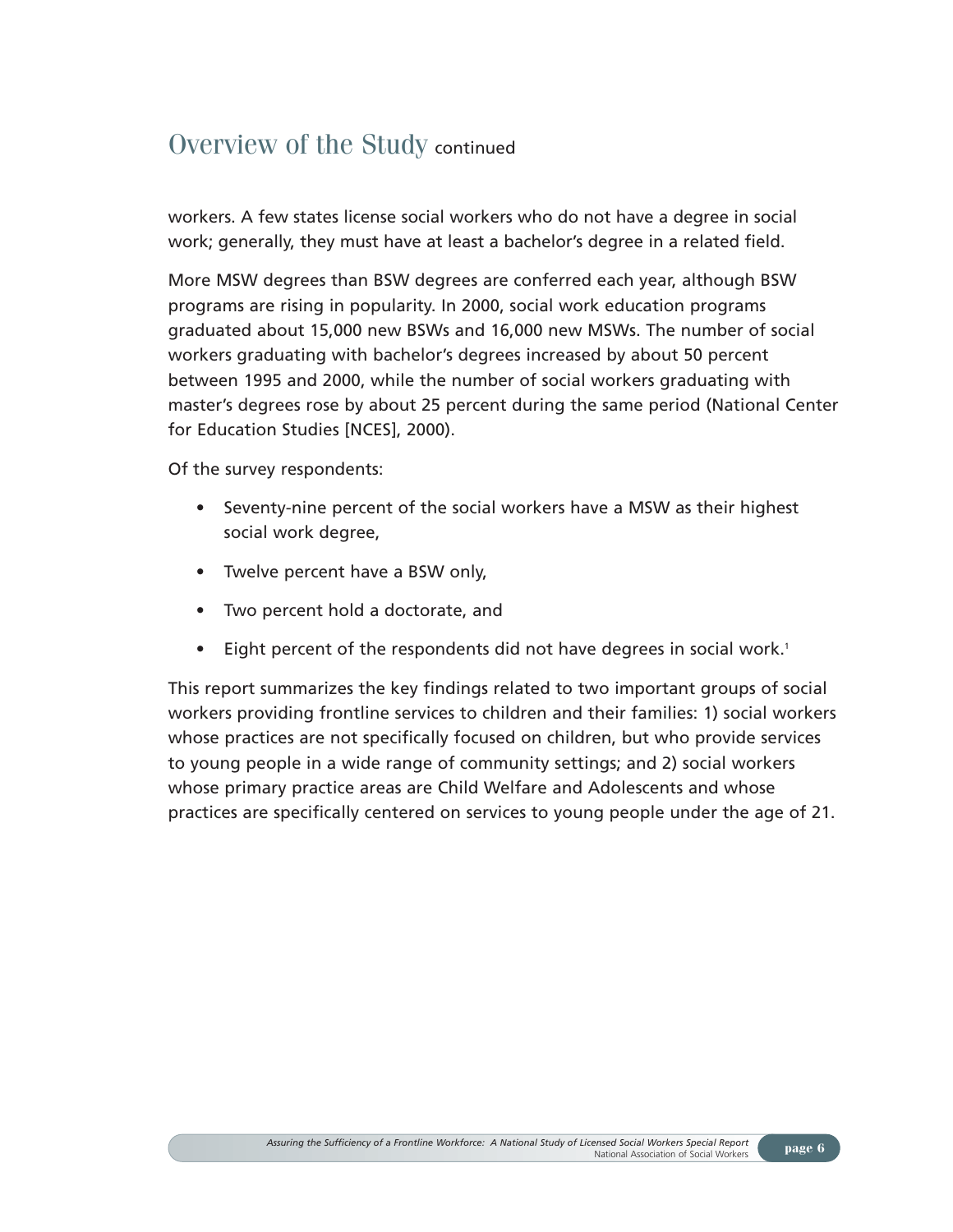## Key Findings

The following five key findings have important implications for children and their families and the social workers who provide services to them.

- ❶ *The social work profession has maintained its commitment as a frontline service provider to children and their families.*
- ❷ *The social work profession needs to strengthen the diversity of its recruitment of new social workers to provide services to children and their families.*
- ❸ *Social workers provide services to the country's most vulnerable children.*
- ❹ *Organizations serving children and families are experiencing stressors that hinder their ability to retain licensed social work professionals.*
- ➎ *The supply of licensed social workers is insufficient to meet the needs of organizations serving children and families.*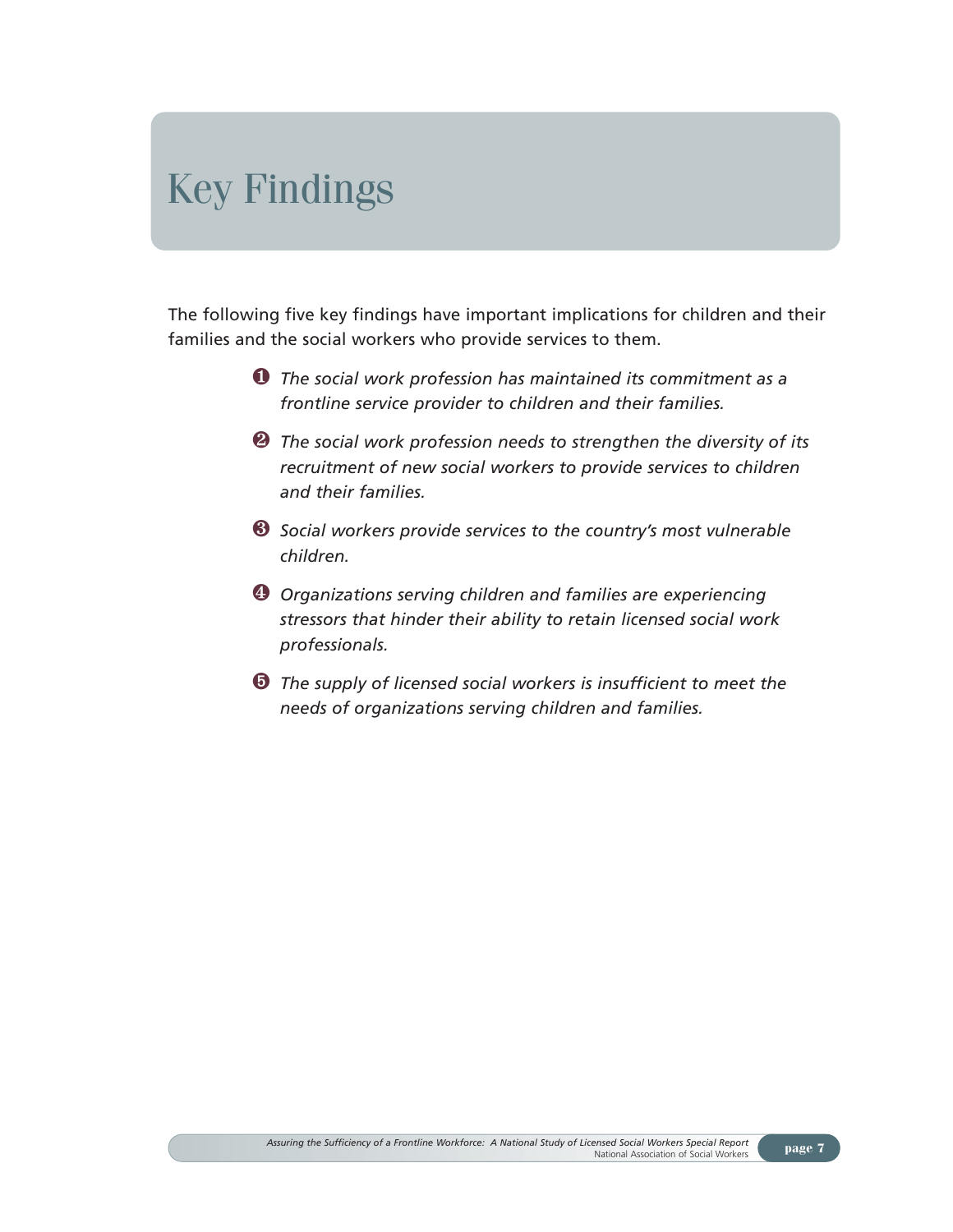## Background

Although the term *social worker* has been used generically to refer to someone offering social assistance, there is a need to clarify the educational preparation, knowledge, skills, and values that are embodied in professional social work<sup>2</sup>. The discipline of professional social work is over 100 years old, and has a welldeveloped system of professional education governed by national educational policy and accreditation standards.3 Professional social work practice is legally defined and regulated in all state jurisdictions in this country. However, there is no universal definition of professional social work that federal agencies use to collect

and analyze labor force information. Consequently, available data resources are inadequate to reliably gauge the sufficiency of the current workforce or to project future needs for the profession. There are many indicators that the demand for social work services will increase in the near future, primarily because of the changing demographics within our society.

**Every day in America an average of three children die as a result of child maltreatment. (Administration for Children and Families [ACF], 2003).**

Numerous indexes of health and well being indicate that too many of the nation's 72 million children and their families face risks related to poverty, abuse, neglect, violence, and inadequate health, educational opportunities, and child care. Social work, as a profession dedicated to assisting individuals, families, and communities in achieving the best life possible, finds itself at a crossroads with the imperative to assure there will be a qualified workforce to meet the needs of these vulnerable children who will ultimately determine this nation's future. The social work profession has always advocated on behalf of those affected by poverty, neglect, and disadvantage. From this perspective, social work's efforts on behalf of at-risk children and their families are perhaps the profession's most perfect fit.

Social workers are often associated with the disarray and tragedy that usually accompanies media coverage of child welfare systems and the children they serve. All too often, social workers themselves are blamed for failing to act, or acting insufficiently to protect children from the tragic circumstances they encounter. Despite these hurtful and often misguided accusations, social workers have been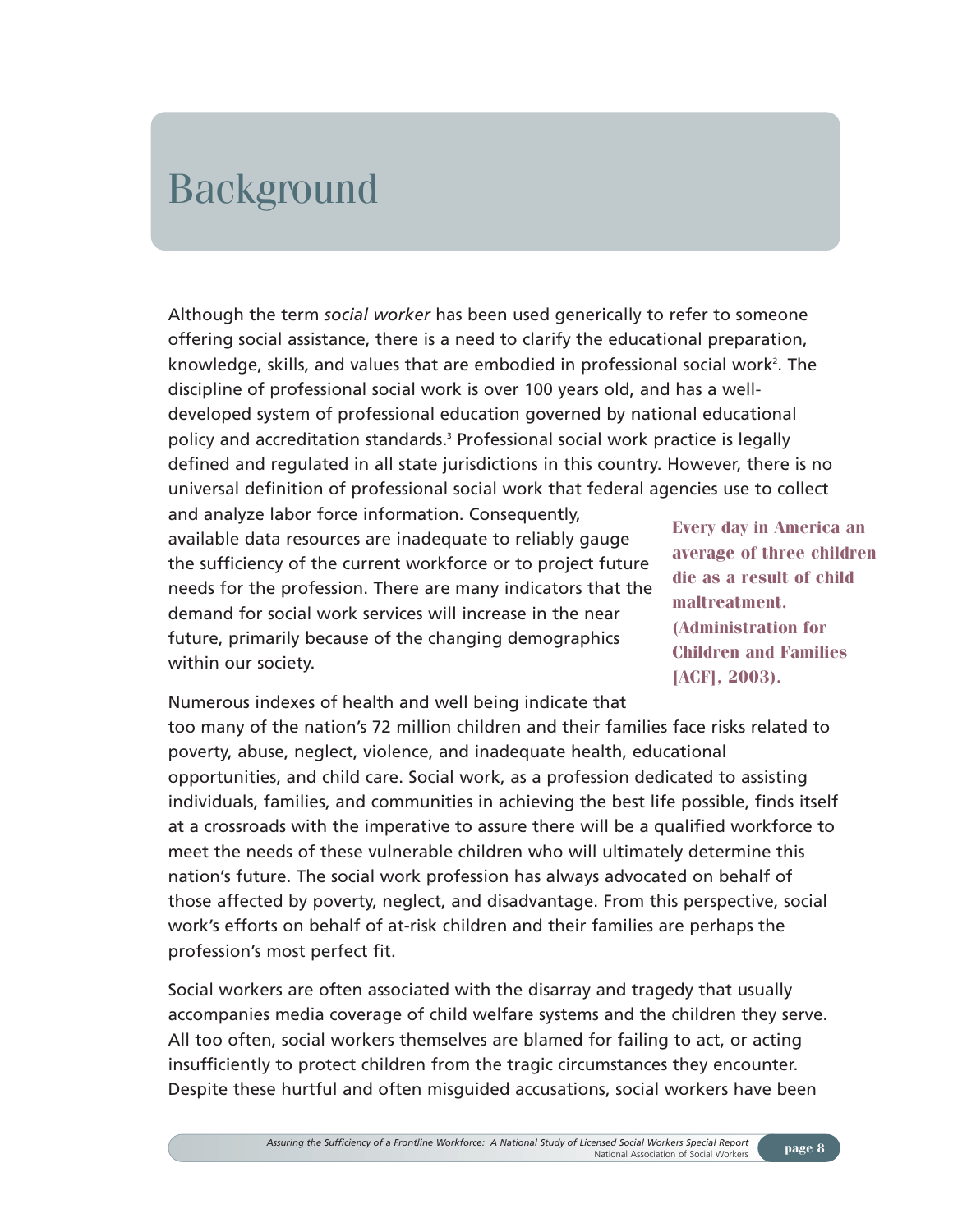### Background continued

steadfast in their professional and personal commitments to protect children and preserve families. These commitments are demonstrated through their clinical interventions and direct work with children and families, by developing programs and social supports that help prevent child abuse, and by influencing social policies that provide children and families with safety nets and needed services when they find themselves in crisis.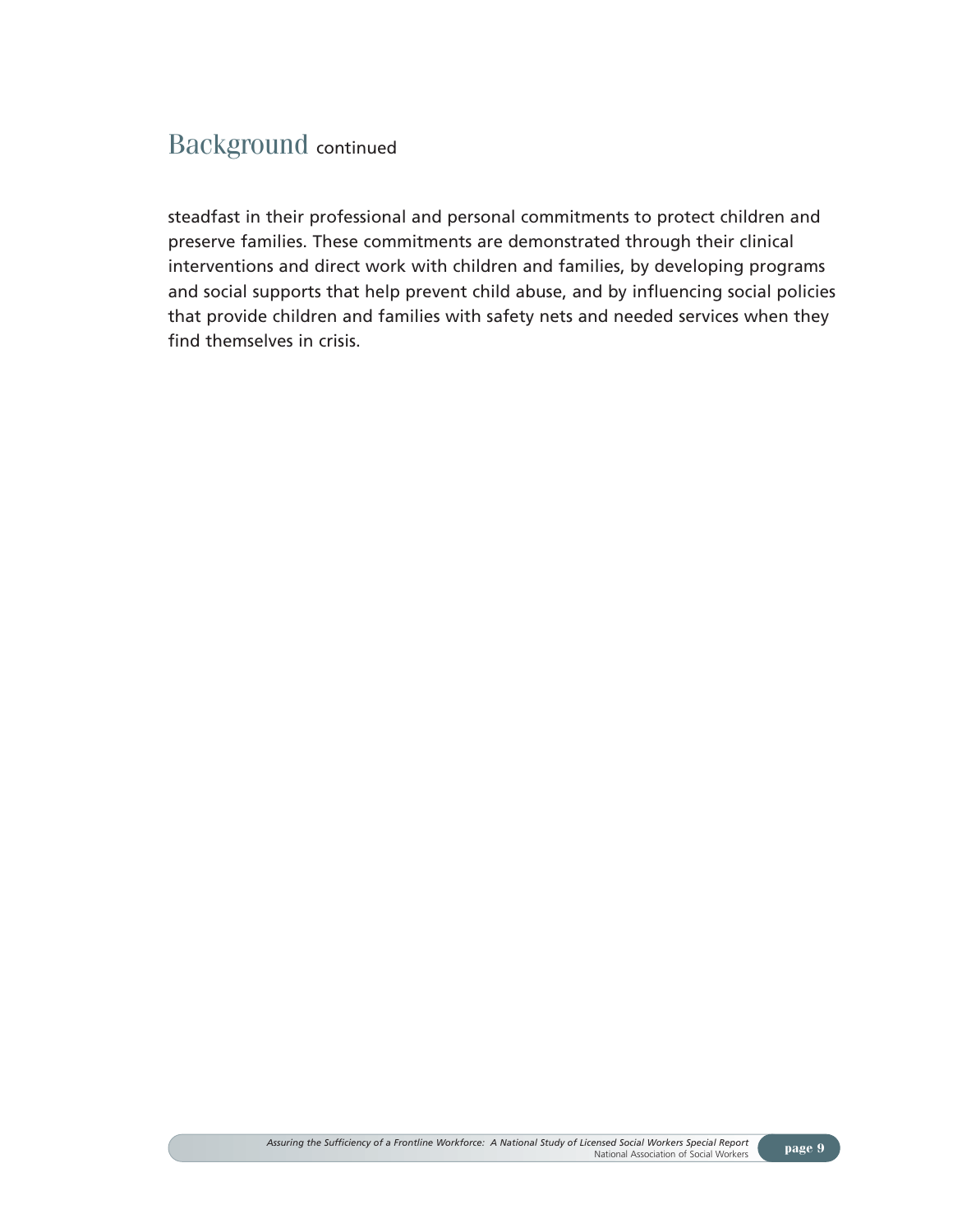## Discussion of the Findings

### ❶ The social work profession has maintained its commitment as a frontline service provider to children and their families.

**In 2001, 12.4 out of every 1,000 children were victims of child abuse or neglect. Children in the age group of birth to three years accounted for 28 percent of victims. (ACF, 2003).**

The study confirms that licensed social workers are highly involved in providing direct services to children and their families in a variety of community settings. In fact, 78 percent of all licensed social workers provide services to clients age 21 or younger, regardless of the practice setting or focus (Figure 1). More than half of these social workers carry caseloads that are more than 50 percent children and/or adolescents. Working with children is a part of their practice for the majority of social workers, with the exception of those who specialize in Aging.

#### FIGURE 1. SOCIAL WORKERS' INVOLVEMENT WITH YOUTH AND THEIR FAMILIES

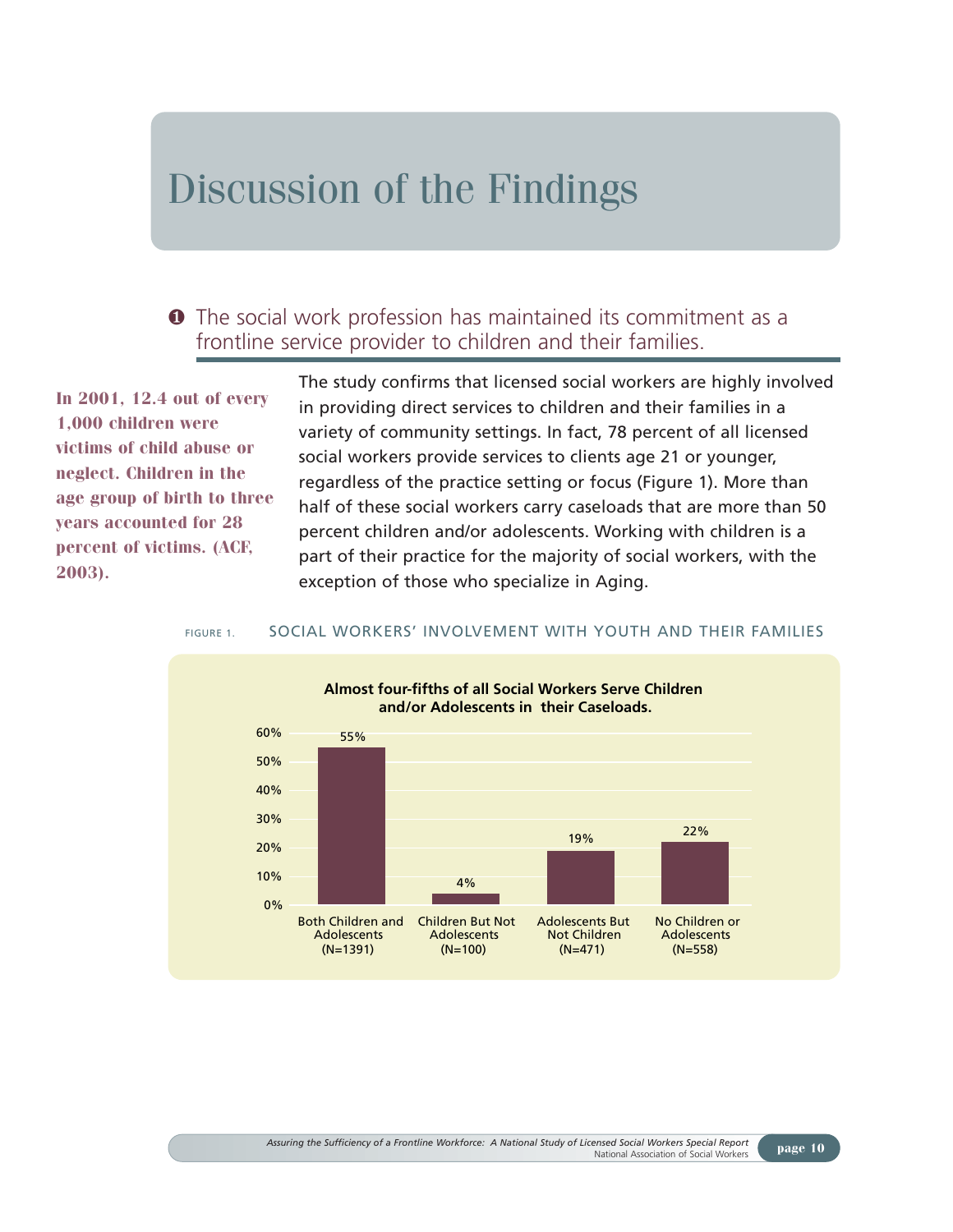Educational preparation of this professional sector is predominately at the master's degree level (80%), although 12 percent of social workers who provide services to children are trained at the baccalaureate level. Licensed social workers who work with children and adolescents have a median of 12 years experience in the field of social work.

The majority of these social workers believe they were well prepared for their practice roles by their formal degree programs (61%) and their post degree training (72%).

Sixty percent of licensed social workers serving children and/or adolescents report many opportunities for continuing education and training in social work. In fact, 94 percent of social workers who provide services to children and/or adolescents have participated in continuing education related to these populations, and 89 percent desire additional training. However, social workers working in agencies in the public sector and the private nonprofit sector (which employs the greatest number of new social workers) were more likely to report limited training options for new workers.

Providing direct services to clients is the most common role that social workers serving children and families perform (95%), with the most common tasks reported as information/referral (92%), screening/assessment (92%), and crisis intervention (91%). Although they are primarily involved in providing direct client services, social workers reported they spend some time in other roles such as consultation (53%), administration/ management (50%), and planning (44%).

In addition to communicating with other professionals and other social workers, the social workers in the study reported frequently including the following activities as part of their services to children, adolescents, and their families:

- Communicating with families;
- Accessing community resources;
- Using agency resources;
- Acting as advocates; and
- Participating in interdisciplinary activities.

Services provided to children/adolescents are most likely provided in the nonprofit sector (37%), followed by the public sector (32%)<sup>4</sup>, private practice  $(21\%)$ <sup>5</sup>, and private for-profit sector  $(11\%)$ . The public sector was the most common employment sector among those specializing in Child Welfare/Family (53%) and those serving children/adolescents as more than half of their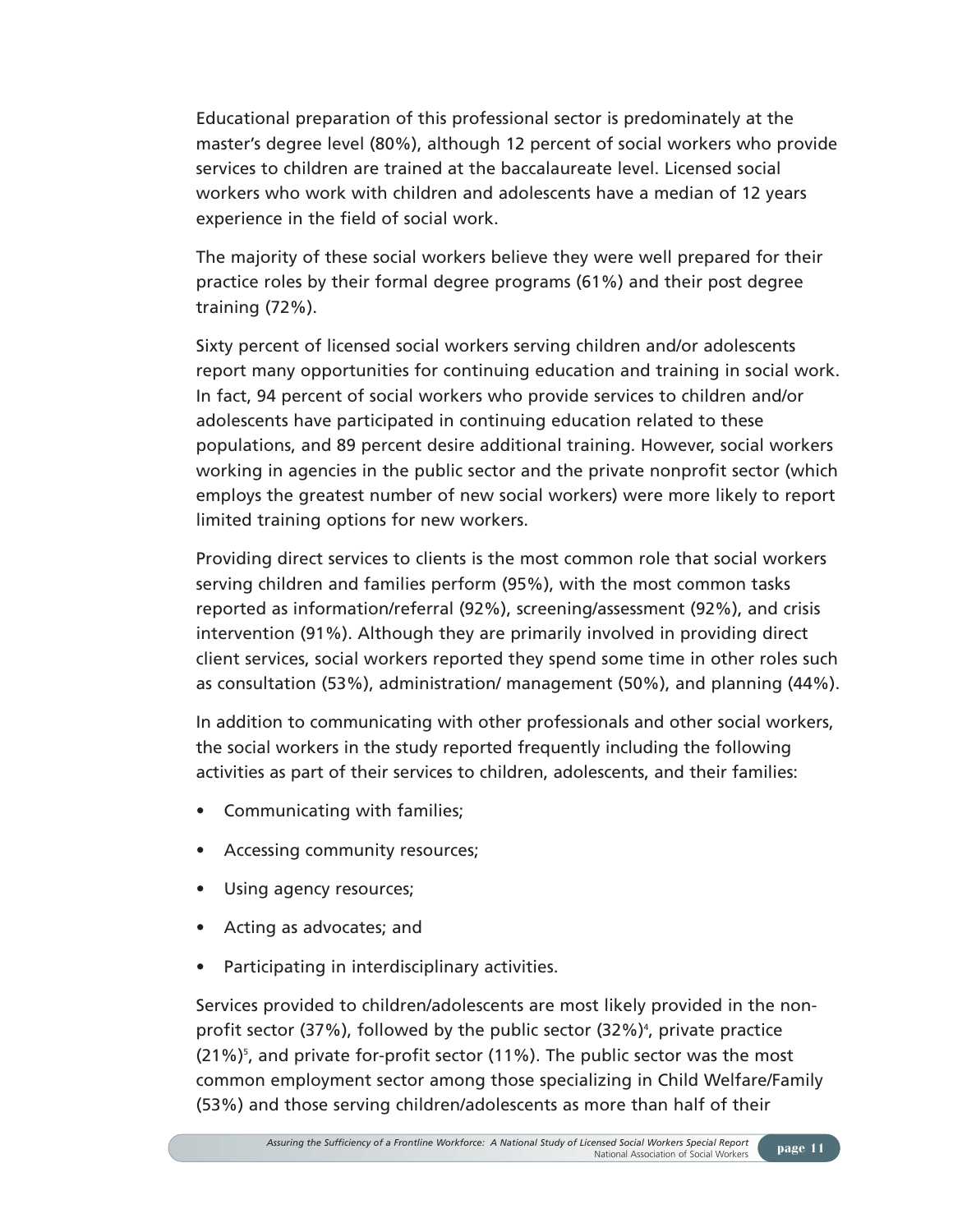caseload (47%). Half of BSWs working with children and adolescents are employed in the public sector (51%) as compared to fewer than one-third of MSWs (28%) (Figure 2).

FIGURE 2. PERCENTAGES OF SOCIAL WORKERS SERVING CHILDREN AND ADOLESCENTS WORKING IN SELECTED EMPLOYMENT SECTORS, BY HIGHEST SOCIAL WORK DEGREE



Agency settings that employ social workers fall into multiple sectors and illustrate the broad range of systems of care for young people (Figure 3). Perhaps contrary to popular beliefs, the most common setting for social workers providing services to some children and adolescents is private practice (21%), followed by social service agencies (15%), hospitals (12%), and schools (12%).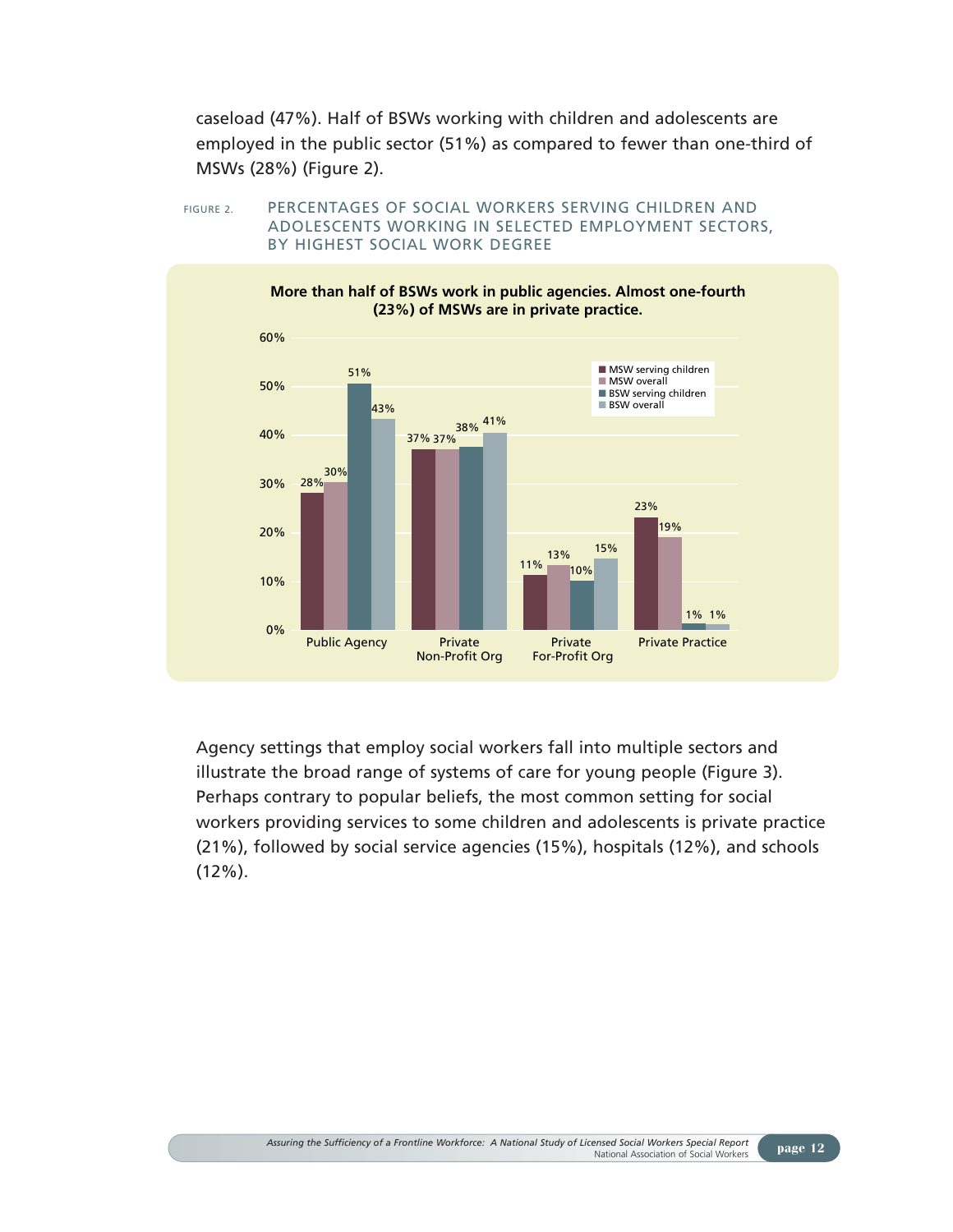#### FIGURE 3. EMPLOYMENT SETTINGS AND SECTORS



**Social work settings in which children and adolescents are**

Social workers' practice areas are related to the settings where they work. Child Welfare/Family is the predominant practice area reported by social workers in social service agencies (67%); the majority of those working in group homes targeted to younger populations identify their practice area as Adolescents (73%); and Mental Health is the most commonly reported practice area of social workers in behavioral health clinics (76%) (Table 1).

#### TABLE 1. PERCENTAGES OF SOCIAL WORKERS IN SELECTED EMPLOYMENT SETTINGS REPORTING DIFFERENT PRACTICE AREAS

| <b>Employment Setting</b>       | <b>Top Practice Area</b>     | <b>Percent</b> |
|---------------------------------|------------------------------|----------------|
| Hospital                        | <b>Medical Health</b>        | 64%            |
| <b>Behavioral Health Clinic</b> | <b>Mental Health</b>         | 76%            |
| <b>Social Service Agency</b>    | <b>Child Welfare/ Family</b> | 67%            |
| School                          | <b>School Social Work</b>    | 81%            |
| Group Home - Child/Adolescent   | Adolescents                  | 73%            |
| <b>Criminal Justice Agency</b>  | <b>Criminal Justice</b>      | 63%            |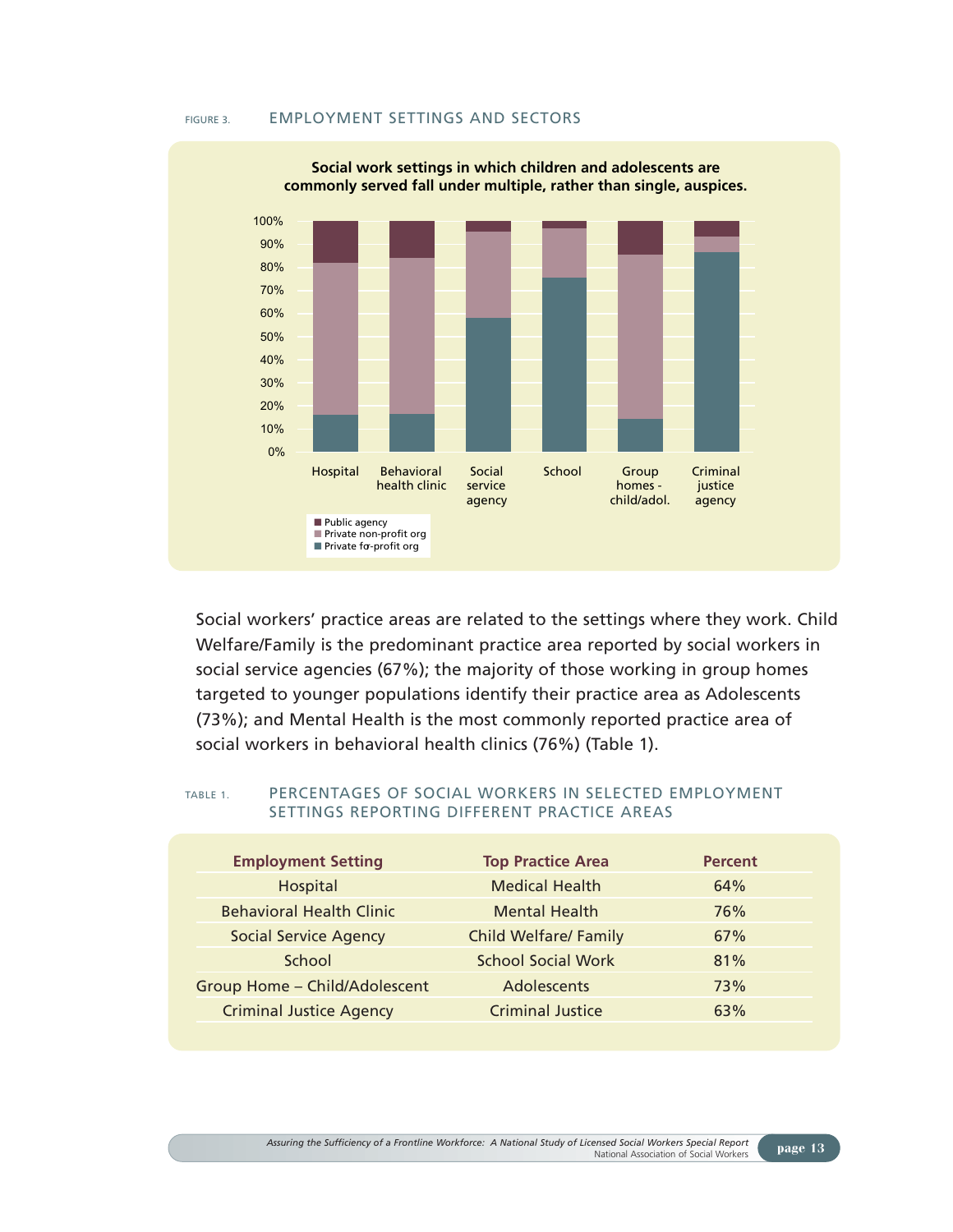Settings also varied by degree and prevalence of children/adolescents within caseloads. The most common setting for MSWs who serve children and adolescents is private practice (24%), followed by schools (13%), hospitals (13%), and behavioral health clinics (12%). Social service agencies are the most common setting for BSWs who serve children/adolescents, followed by hospitals (13%), and schools (11%).

In terms of their continuing commitment to children and their families, the majority (71%) of social workers plan to continue to provide services to children and adolescents and 70 percent plan to remain in their position for the next two years.

❷ The social work profession needs to strengthen the diversity of its recruitment of new social workers to provide services to children and their families.

**As a percentage, there are more children of color in the foster care system than in the general U.S. population. However, child abuse and neglect occur at about the same rate in all racial/ethnic groups (National Foster Care Month).**

To meet the growing needs of vulnerable children and their families, the social work profession has successfully attracted new professionals to provide services to this population. Eighty-four percent of new graduates (2000-2004) work with some children and/or adolescents. Twenty-two percent of social workers in Child Welfare/Family are recent graduates, compared to 11 percent of social workers serving children and adolescents overall. Approximately three-fifths of those serving children and adolescents (58%) graduated from their first social work degree program since 1990, and 14 percent graduated between 2000 and 2004 (Figure 4).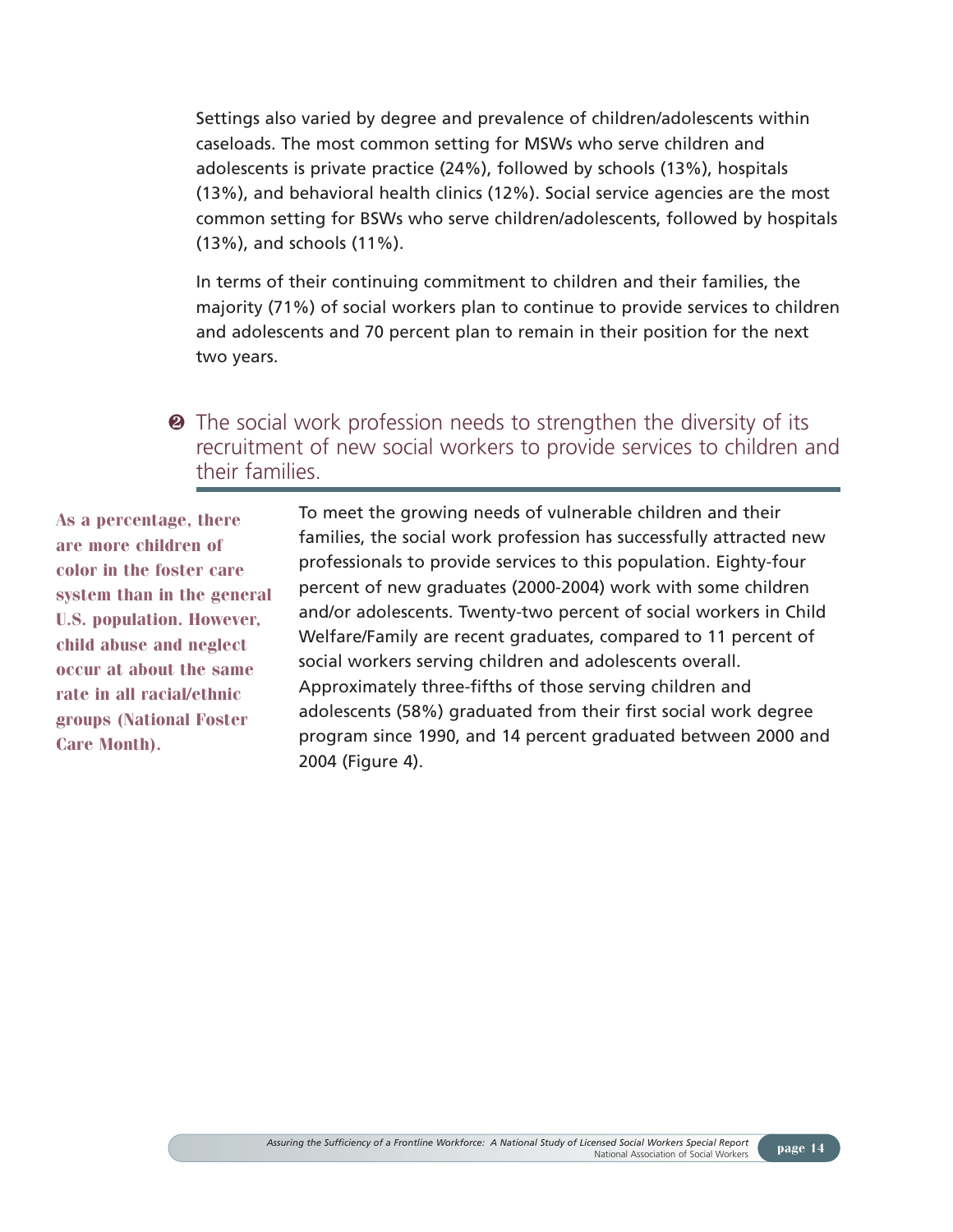#### FIGURE 4. YEAR OF GRADUATION AND INVOLVEMENT WITH YOUTH



Social workers providing services to children and/or adolescents are slightly younger than licensed social workers overall, with a median of 46 years of age as compared with 49 years. Those in the practice areas of Child Welfare/Family and Adolescents had median ages of 43 and 42 years compared to a median of 48 years for social workers in other practice areas. BSWs who work with children/adolescents were younger than MSWs, with median ages of 40 and 47 respectively. One-fourth (25%) of social workers whose caseloads were predominantly children/adolescents were under the age of 35, compared to 14 percent of those seeing fewer than half children/adolescents. Similarly, only 17 percent of social workers who saw predominantly child/adolescent caseloads were age 55 or older, compared to 31 percent of those who saw fewer than half children/adolescents (Figure 5).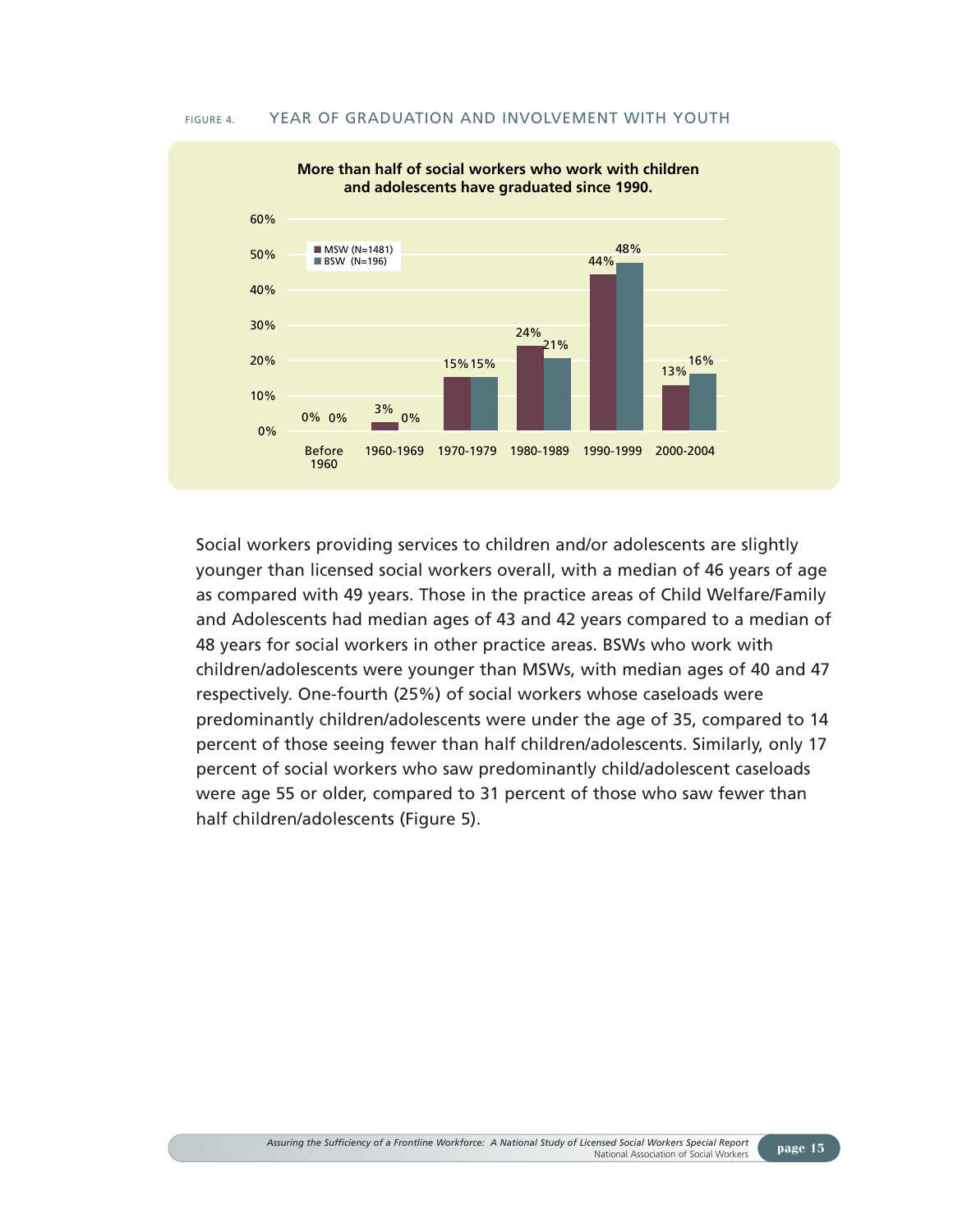

FIGURE 5. AGE DISTRIBUTION OF SOCIAL WORKERS SERVING

In terms of racial and ethnic diversity, overall, the profession has not kept pace with population trends in terms of its ability to attract social workers of color. Social workers serving children and adolescents are not as diverse as the population they serve (Figure 6). As frontline providers, social work needs to expand the racial and ethnic diversity within its ranks, particularly because children and adolescents are the most racially and ethnically diverse age group in the U.S. population. Data show improvement in the number of students of color recruited into social work education programs. Clearly, this trend needs to be accelerated as well as strategies developed to retain social workers of color who are currently in practice (Lennon, 2004).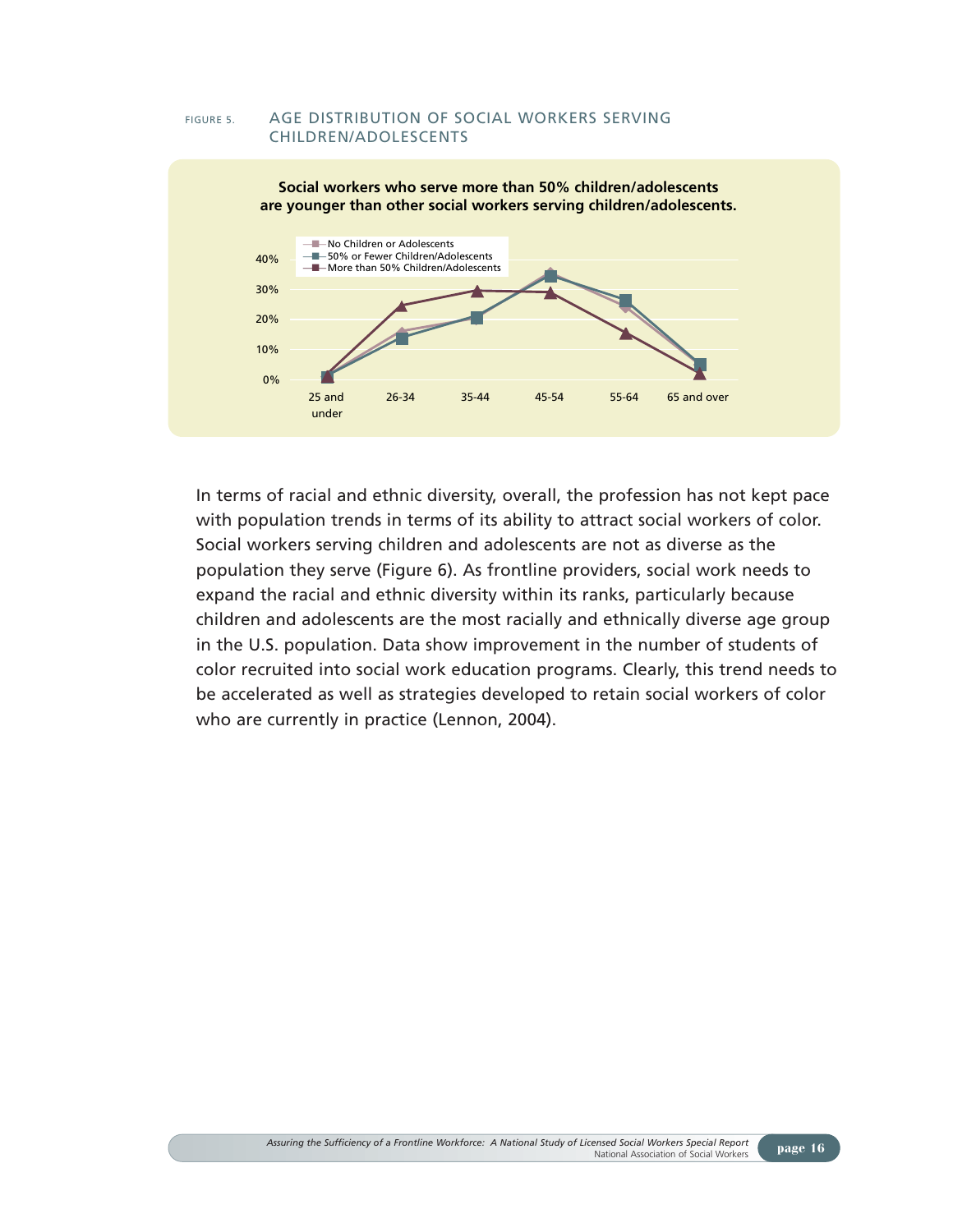#### FIGURE 6. RACIAL/ETHNIC DISTRIBUTION OF SOCIAL WORKERS SERVING CHILDREN



Although social workers who serve children and adolescents are predominantly female (83%), client caseloads tend to be primarily male. More social workers with a practice area of Adolescents are male (23%); nonetheless, 52 percent of social workers in Child Welfare/Family, and 61 percent of those in the practice area of Adolescents serve predominantly male caseloads.

### ❸ Social workers provide services to the country's most vulnerable children.

**In 2001, services to prevent abuse or neglect were provided by state and local government and private agencies to an estimated two million children (ACF, 2003).**

Social workers' young clients and their families face an array of challenges. These youths are more likely to be children of color and to come from environments that are plagued by socioeconomic disadvantages. Fifty-five percent of social workers providing services to children and/or adolescents carry caseloads that are predominantly children of color. Social workers with caseloads of more than 50 percent children and/or adolescents are more likely than other social workers to work with Black/African-American and Hispanic/Latino clients (Figure 7).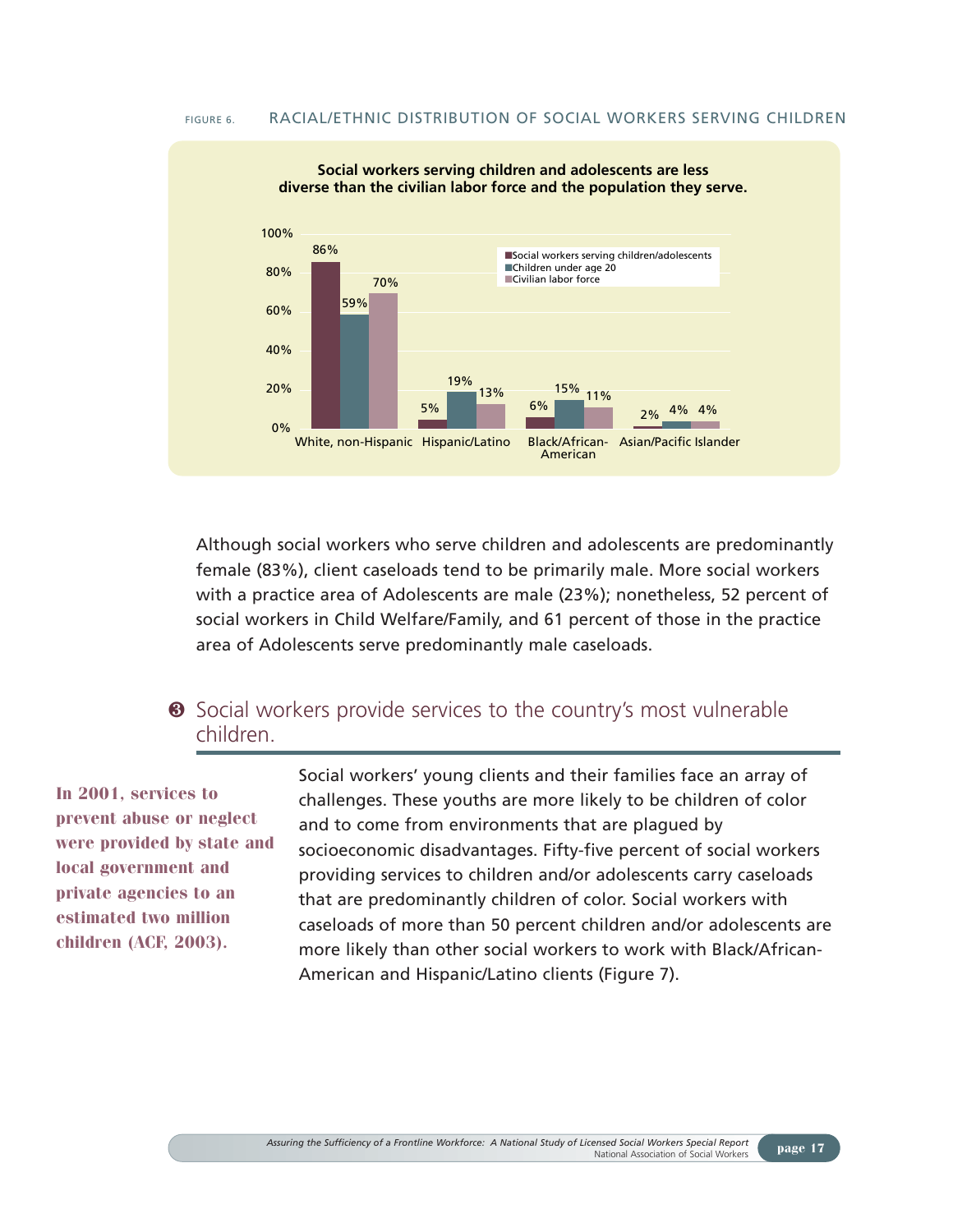#### FIGURE 7. GENDER AND RACIAL-ETHNIC MIX OF CASELOADS, BY LEVEL OF INVOLVEMENT WITH CHILDREN AND ADOLESCENTS



Almost half of social workers who serve some children and adolescents report that their clients are most likely to receive health coverage through Medicaid

**"Child poverty has increased by over 1.4 million children since 2000, accounting for more than a quarter of the 5.4 million people overall who have fallen into poverty. More than one out of every six American children were poor in 2004" (Children's Defense Fund, 2005).**

(44%). Private insurance (29%) and Medicare (10%) are the next most often named sources of coverage. Social workers in Child Welfare/Family are much more likely than other social workers to report Medicaid as their clients' most common health care coverage (74% versus 38%), and less likely to report private insurance (13% versus 32%). Those in the practice area of Adolescents are also more likely to serve primarily Medicaid clients (54%), but do not differ as dramatically from other social workers. BSWs are more likely to report that Medicaid is the most common source of client health coverage than MSWs (65% compared to 41%), and less likely to report that private insurance is the most common source (7% compared to 32%).

The percentage of social workers reporting that Medicaid is the most common source of health coverage among their clients is much higher in the public sector and non-profit sector (61% and 51%) than in the for-profit sector or in private practice (37% and 10%). Among social workers who serve children and adolescents, client coverage varies strikingly by setting as seen in Table 2.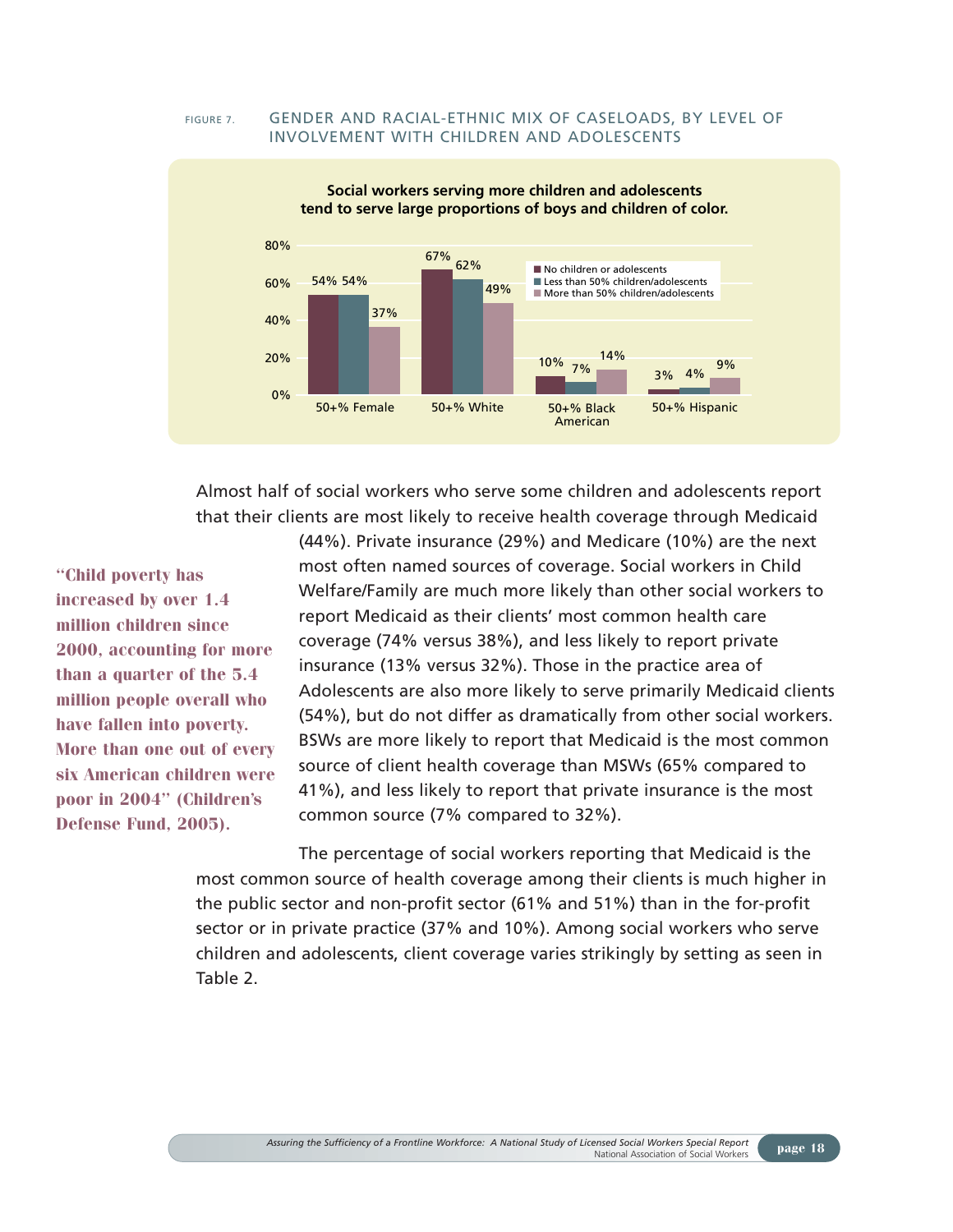| <b>Hospital</b><br>$(N=202)$ | <b>Behavioral</b><br><b>Health</b><br><b>Clinic</b><br>$(N=172)$ | <b>Social</b><br><b>Service</b><br><b>Agency</b><br>$(N=247)$ | <b>School</b><br>$(N=268)$ | <b>Group</b><br>Home<br>$(N=37)$ | <b>Criminal</b><br>Justice<br><b>Agency</b><br>$(N=29)$ |
|------------------------------|------------------------------------------------------------------|---------------------------------------------------------------|----------------------------|----------------------------------|---------------------------------------------------------|
| 34%                          | 58%                                                              | 71%                                                           | 51%                        | 88%                              | 33%                                                     |
| 38%                          | 3%                                                               | 4%                                                            | 2%                         | 0%                               | 5%                                                      |
| 19%                          | 25%                                                              | 12%                                                           | 15%                        | 0%                               | 5%                                                      |
| $1\%$                        | 2%                                                               | 3%                                                            | 3%                         | 4%                               | 0%                                                      |
| 8%                           | 10%                                                              | 5%                                                            | 5%                         | 4%                               | 29%                                                     |
| 2%                           | 3%                                                               | 4%                                                            | 24%                        | 4%                               | 29%                                                     |
|                              |                                                                  |                                                               |                            |                                  |                                                         |

#### TABLE 2. MOST COMMON SOURCE OF CLIENT HEALTH COVERAGE, BY EMPLOYMENT SETTING

Social workers in rural areas are much more likely than those in small towns and micropolitan areas to have caseloads with children who have Medicaid coverage (70% versus 56% and 57%), while those in metropolitan areas are

**Problems with alcohol or drug abuse are estimated to exist in up to 80 percent of the families known to the child welfare system (Substance Abuse and Mental Health Services Administration, [SAMHSA], 2003).**

least likely to report such caseloads (42%). Those in metropolitan areas are more likely to work with privately insured populations (31%) compared to those in micropolitan areas (19%), small towns (11%), and rural areas (12%).

Family functioning (76%), mental health conditions (65%), school problems (61%), abuse/neglect (47%), and socioeconomic disadvantage (47%) are the most frequent presenting problems of children and adolescents (Table 3). The most common presenting problems of children seen by

social workers in Child Welfare/Family are family functioning (84%), abuse/neglect (81%), and socioeconomic disadvantage (66%). The most common presenting problems of youths seen by social workers in Adolescents are family functioning (85%), school problems (83%), and mental health conditions (75%). Indicative of their desire to respond to client needs, social workers in Child Welfare/Family and in Adolescents were more interested in substance abuse training than were social workers in other practice areas. Social workers in Child Welfare/Family also expressed more dissatisfaction than other social workers with their clients' access to medications, medical care, and mental health care.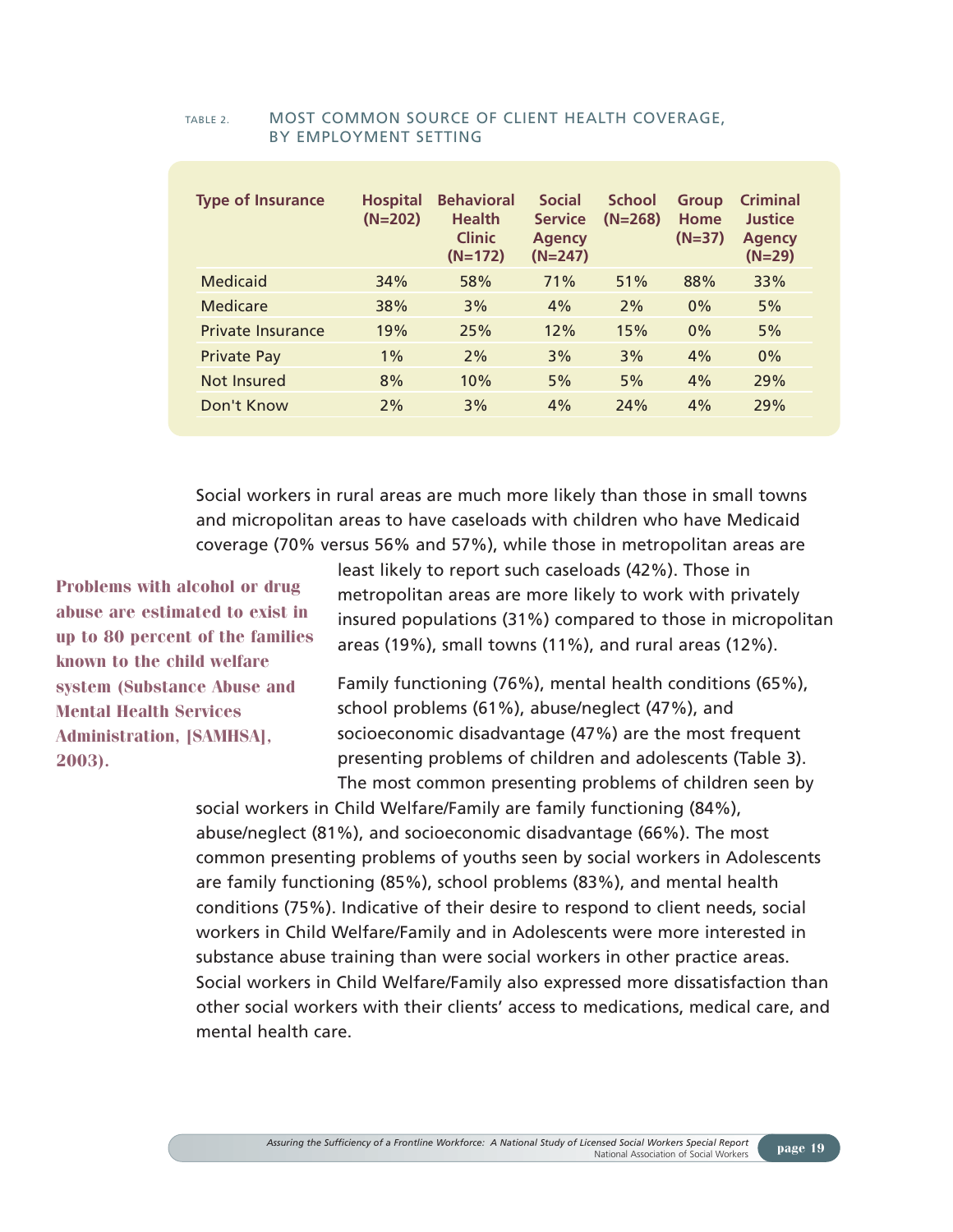#### TABLE 3. PERCENTAGES REPORTING PROBLEM IS FREQUENT AMONG THEIR CHILD/ADOLESCENT CLIENTS (BASED ON A 4 OR 5 ON 5-POINT SCALE)

|                           |            |             |             | <b>Child Welfare/</b> |                    |            |
|---------------------------|------------|-------------|-------------|-----------------------|--------------------|------------|
| <b>Presenting Problem</b> | <b>All</b> | <b>MSWs</b> | <b>BSWs</b> | <b>Adolescents</b>    | <b>Adolescents</b> | <b>NPA</b> |
| <b>Family Functioning</b> | 76%        | 78%         | 64%         | 84%                   | 85%                | 74%        |
| <b>Mental Health</b>      |            |             |             |                       |                    |            |
| Conditions                | 65%        | 68%         | 50%         | 58%                   | 75%                | 66%        |
| <b>School Problems</b>    | 61%        | 63%         | 45%         | 52%                   | 83%                | 60%        |
| Abuse/Neglect             | 47%        | 45%         | 51%         | 81%                   | 50%                | 39%        |
| Socioeconomic             |            |             |             |                       |                    |            |
| Disadvantage              | 47%        | 46%         | 55%         | 66%                   | 50%                | 43%        |
| Substance Abuse           | 30%        | 29%         | 36%         | 42%                   | 44%                | 26%        |
| <b>Foster Care</b>        | 21%        | 19%         | 33%         | 58%                   | 27%                | 14%        |
| <b>Medical Conditions</b> | 21%        | 19%         | 29%         | 15%                   | 7%                 | 24%        |
| <b>Disability</b>         | 20%        | 18%         | 28%         | 13%                   | 6%                 | 22%        |
| Juvenile Justice          | 19%        | 17%         | 25%         | 23%                   | 45%                | 16%        |
| Adoption/                 |            |             |             |                       |                    |            |
| Reunification             | 15%        | 13%         | 25%         | 48%                   | 11%                | 8%         |
| End-of-Life/              |            |             |             |                       |                    |            |
| Palliative                | 5%         | 4%          | 7%          | 2%                    | $0\%$              | 6%         |
|                           |            |             |             |                       |                    |            |

#### TABLE 4. PERCENTAGES REPORTING PROBLEM IS FREQUENT AMONG THEIR CHILD/ADOLESCENT CLIENTS (BASED ON A 4 OR 5 ON 5-POINT SCALE), BY EMPLOYMENT SECTOR

| <b>Problem Category</b>         | <b>Public</b> | <b>Non-Profit For-Profit</b> |     | <b>Private</b><br><b>Practice</b> |
|---------------------------------|---------------|------------------------------|-----|-----------------------------------|
| Abuse/Neglect                   | 60%           | 47%                          | 38% | 27%                               |
| Adoption/Reunification          | 16%           | 15%                          | 12% | 11%                               |
| <b>Disability</b>               | 27%           | 19%                          | 23% | 5%                                |
| End-of-Life/Palliative          | 2%            | 8%                           | 7%  | $1\%$                             |
| <b>Family Functioning</b>       | 77%           | 74%                          | 72% | 81%                               |
| <b>Foster Care</b>              | 27%           | 21%                          | 18% | 11%                               |
| Juvenile Justice                | 26%           | 17%                          | 15% | 12%                               |
| <b>Medical Conditions</b>       | 21%           | 27%                          | 26% | 8%                                |
| <b>Mental Health Conditions</b> | 61%           | 61%                          | 69% | 78%                               |
| School Problems                 | 64%           | 54%                          | 56% | 65%                               |
| Socioeconomic Disadvantage      | 62%           | 51%                          | 40% | 20%                               |
| <b>Substance Abuse</b>          | 36%           | 25%                          | 35% | 24%                               |
|                                 |               |                              |     |                                   |

*Assuring the Sufficiency of a Frontline Workforce: A National Study of Licensed Social Workers Special Report* National Association of Social Workers **page 20**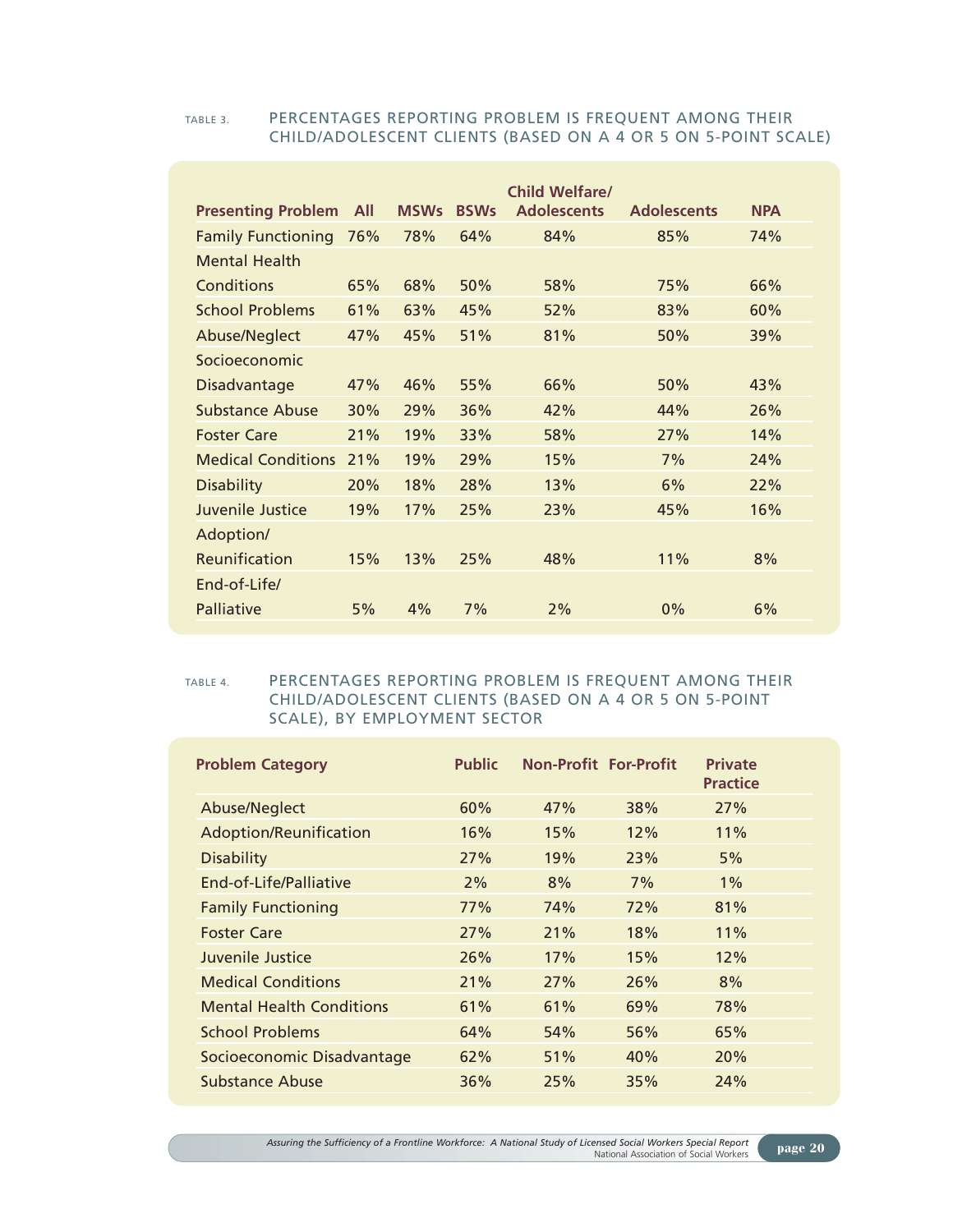Certain types of presenting problems are more likely to be characterized as frequent by social workers in different sectors. Those in the public sector are more likely than other social workers to see problems related to abuse/neglect, foster care, juvenile justice, and socioeconomic disadvantage (Table 4).

The presenting problems of children/adolescents varied by setting. Despite this variation, family functioning was among the most frequent three problems in all six settings. Mental health conditions and school problems were each in the top three in three of the six settings (Table 5).

#### TABLE 5. TOP THREE PRESENTING PROBLEMS FOR SOCIAL WORKERS SERVING CHILDREN AND ADOLESCENTS, BY EMPLOYMENT SETTING

| <b>Employment Setting</b>       | <b>Top 3 Presenting Problems</b> |
|---------------------------------|----------------------------------|
|                                 | <b>Medical conditions</b>        |
| Hospital                        | <b>Family functioning</b>        |
|                                 | Socioeconomic disadvantage       |
|                                 | <b>Family functioning</b>        |
| <b>Behavioral Health Clinic</b> | <b>Mental health conditions</b>  |
|                                 | School problems                  |
|                                 | <b>Family functioning</b>        |
| <b>Social Service Agency</b>    | Abuse/neglect                    |
|                                 | Socioeconomic disadvantage       |
|                                 | School problems                  |
| School                          | <b>Family functioning</b>        |
|                                 | <b>Mental health conditions</b>  |
|                                 | <b>Family functioning</b>        |
| <b>Group Home</b>               | Abuse/neglect                    |
|                                 | <b>Mental health conditions</b>  |
|                                 | Juvenile justice                 |
| <b>Criminal Justice Agency</b>  | <b>Family functioning</b>        |
|                                 | School problems                  |
|                                 |                                  |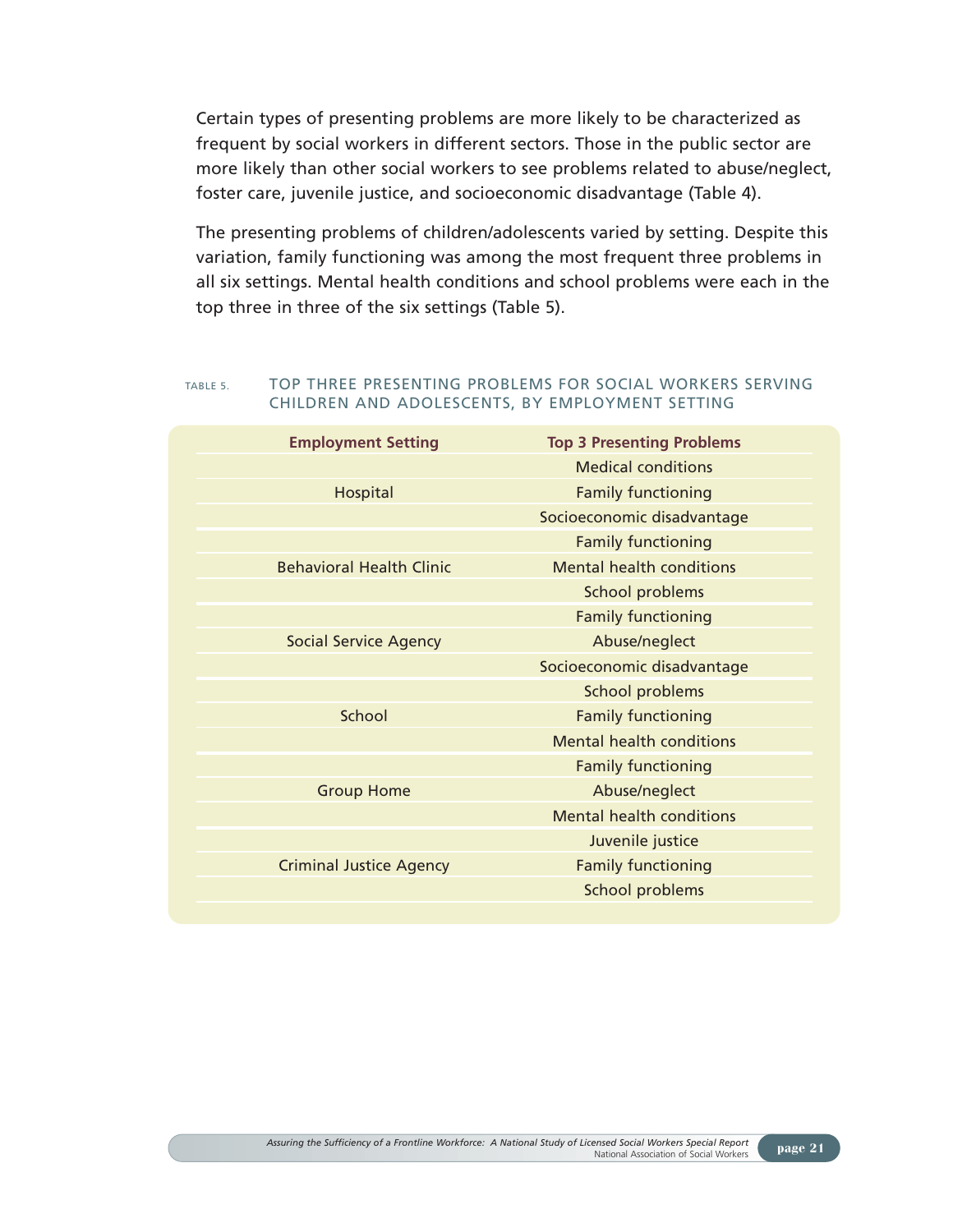#### TABLE 6. PERCENTAGES REPORTING PROBLEM IS FREQUENT AMONG THEIR CHILD/ADOLESCENT CLIENTS (BASED ON A 4 OR 5 ON 5-POINT SCALE), BY PRACTICE LOCATION

| Area<br><b>Town</b><br>Area<br>Area<br>Abuse/Neglect<br>44%<br>57%<br>65%<br>66%<br>Adoption/Reunification<br>14%<br>20%<br>20%<br>19%<br><b>Disability</b><br>20%<br>18%<br>28%<br>20%<br>End-of-Life/Palliative<br>5%<br>3%<br>4%<br>3%<br><b>Family Functioning</b><br>76%<br>78%<br>80%<br>84%<br>20%<br>28%<br>28%<br>27%<br>Foster care<br>Juvenile Justice<br>18%<br>29%<br>22%<br>27%<br><b>Medical Conditions</b><br>22%<br>16%<br>22%<br>23%<br><b>Mental Health Conditions</b><br>66%<br>68%<br>71%<br>60% | <b>Problem Category</b> | <b>Metropolitan</b> | <b>Micropolitan</b> | <b>Small</b> | <b>Rural</b> |
|-----------------------------------------------------------------------------------------------------------------------------------------------------------------------------------------------------------------------------------------------------------------------------------------------------------------------------------------------------------------------------------------------------------------------------------------------------------------------------------------------------------------------|-------------------------|---------------------|---------------------|--------------|--------------|
|                                                                                                                                                                                                                                                                                                                                                                                                                                                                                                                       |                         |                     |                     |              |              |
|                                                                                                                                                                                                                                                                                                                                                                                                                                                                                                                       |                         |                     |                     |              |              |
|                                                                                                                                                                                                                                                                                                                                                                                                                                                                                                                       |                         |                     |                     |              |              |
|                                                                                                                                                                                                                                                                                                                                                                                                                                                                                                                       |                         |                     |                     |              |              |
|                                                                                                                                                                                                                                                                                                                                                                                                                                                                                                                       |                         |                     |                     |              |              |
|                                                                                                                                                                                                                                                                                                                                                                                                                                                                                                                       |                         |                     |                     |              |              |
|                                                                                                                                                                                                                                                                                                                                                                                                                                                                                                                       |                         |                     |                     |              |              |
|                                                                                                                                                                                                                                                                                                                                                                                                                                                                                                                       |                         |                     |                     |              |              |
|                                                                                                                                                                                                                                                                                                                                                                                                                                                                                                                       |                         |                     |                     |              |              |
|                                                                                                                                                                                                                                                                                                                                                                                                                                                                                                                       |                         |                     |                     |              |              |
|                                                                                                                                                                                                                                                                                                                                                                                                                                                                                                                       | <b>School Problems</b>  | 61%                 | 61%                 | 60%          | 66%          |
| Socioeconomic Disadvantage<br>46%<br>58%<br>51%<br>64%                                                                                                                                                                                                                                                                                                                                                                                                                                                                |                         |                     |                     |              |              |
| 28%<br>Substance Abuse<br>45%<br>36%<br>32%                                                                                                                                                                                                                                                                                                                                                                                                                                                                           |                         |                     |                     |              |              |

Presenting problems also vary by practice location. Social workers in small towns and rural areas are more likely to say that abuse/neglect, juvenile justice, socioeconomic disadvantage, and substance abuse are frequent issues among the children in their caseload (Table 6).

**Poor children are more likely to experience a wide array of chronic health problems, particularly severe conditions such as mental retardation, heart problems, poor hearing, and digestive disorders (Currie, 2005).**

Social workers were asked about the complexity of problems addressed among the children in their caseload at three levels: very complex, complex, and not complex. Almost all reported having some child clients with very complex or complex problems (96% and 97%, respectively), while fewer reporting having some child clients with problems that were not complex (69%).

Nearly half (46%) said that more than half of their caseload had very complex problems; nearly one-third (32%) said that more than half of their caseload had complex problems; and

only 6 percent said that more than half had problems that were not complex. This varied little by highest social work degree.

Those in Child Welfare/Family and Adolescents were more likely than others to report that more than half of the children in their caseload had very complex problems (57% and 52%, respectively).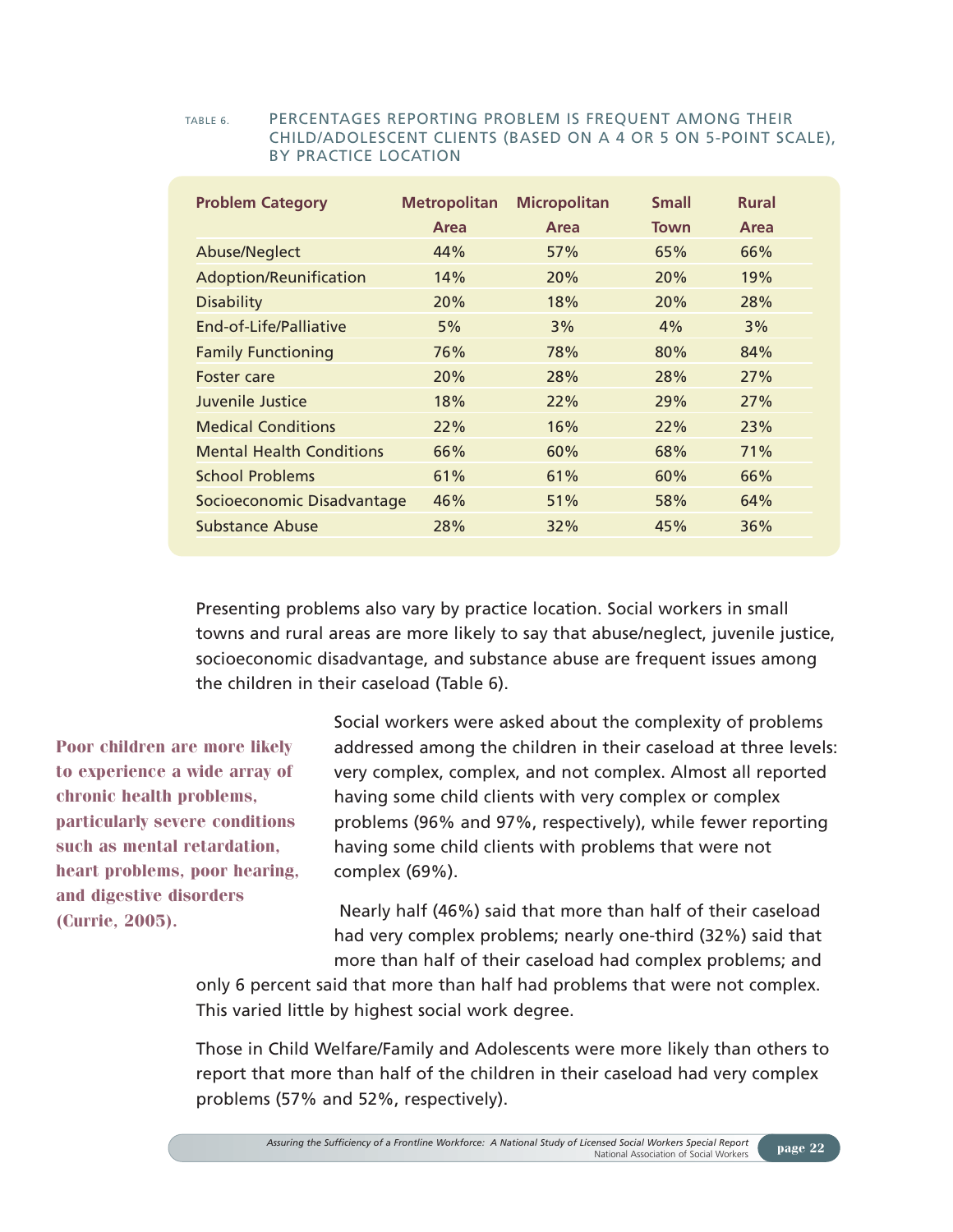The complexity of cases varied substantially by setting, Social workers in group homes were most likely to have caseloads that were predominantly very complex (68%), while those in social service agencies and private practice were most likely to have caseloads that were predominantly not complex (7%) (Table 7).

#### TABLE 7. DEGREE OF COMPLEXITY OF PRESENTING PROBLEMS REPORTED BY SOCIAL WORKERS SERVING CHILDREN AND ADOLESCENTS, BY EMPLOYMENT SETTING

|              | <b>Criminal</b><br><b>Behavioral Social</b> |                 |               |                           |     |              |                |  |
|--------------|---------------------------------------------|-----------------|---------------|---------------------------|-----|--------------|----------------|--|
|              | <b>Private</b>                              |                 | <b>Health</b> | <b>Service</b>            |     | <b>Group</b> | <b>Justice</b> |  |
|              | <b>Practice</b>                             | <b>Hospital</b> | <b>Clinic</b> | <b>Agency School Home</b> |     |              | <b>Agency</b>  |  |
| Very complex | 40%                                         | 40%             | 50%           | 53%                       | 40% | 68%          | 50%            |  |
| Complex      | 33%                                         | 25%             | 27%           | 33%                       | 31% | 26%          | 37%            |  |
| Not complex  | 7%                                          | 5%              | 5%            | 7%                        | 5%  | 0%           | 4%             |  |

**More than 50% of children in caseload have problems that are…**

### ❹ Organizations serving children and families are experiencing stressors that hinder their ability to retain licensed social work professionals.

Although the profession has successfully recruited new graduates to practice with children, adolescents, and their families, retention of these social workers is a paramount concern. Almost half of social workers serving children and/or adolescents have worked with their current employer for five or fewer years.

Changes in the work environment are evident and have placed additional demands on social workers that may affect their retention in the field. In the past two years, more than three-fifths of social workers who provide services to children and adolescents report increases in paperwork (74%), severity of client problems (73%), caseload size (68%), and waiting lists for services (60%). Approximately half report services eligible for funding decreased (52%); eligibility requirements for services increased (51%); and clients presenting for reasons other than personal choice (e.g. being court-mandated to receive services) increased (46%).

Social workers in the practice area of Child Welfare/Family were more likely than social workers in other practice areas to report that oversight had increased (62% versus 49%), that clients receiving services for reasons other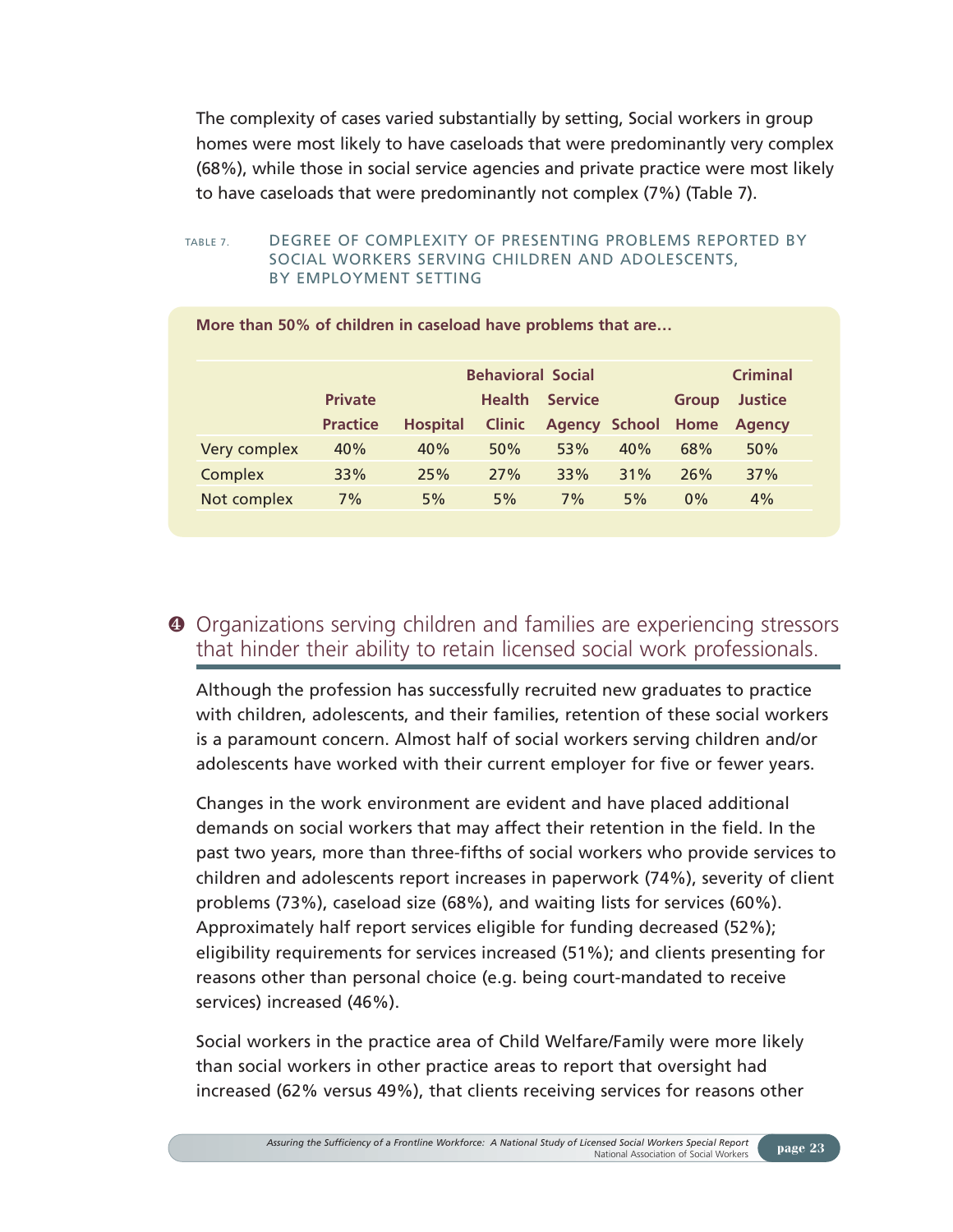than personal choice had increased (58% versus 43%), and that social work staffing had decreased (39% versus 31%). Those in Adolescents were more likely to report that the severity of client problems had increased (82% versus 72%). In addition, social workers who carry caseloads of more than 50 percent children and adolescents were more likely than those who saw fewer children/adolescents to report that the severity of client problems had increased (78% versus 69%).

Social workers who served children and adolescents were most likely to be satisfied with the amount of their time to provide clinical services and address presenting problems, and most likely to be dissatisfied with their time to perform administrative tasks and conduct investigations. This dissatisfaction may be particularly important for retention, as the failure to investigate reports of abuse/neglect is an area where social workers frequently receive the most public criticism.

Compensation is also an issue for this cohort of social workers. Although 70 percent of social workers who provide services to children and/or adolescents are satisfied with their compensation packages, the more social workers identify with this practice focus, the less they earn. For instance, social workers in the practice areas of Child Welfare/Family and Adolescents earn less than other social workers regardless of degree. Social workers in these practice areas are less satisfied with their wages, but more satisfied with benefits. Also, MSWs and BSWs carrying caseloads of more than 50 percent children/adolescents earn less than social workers with similar degrees serving fewer children and adolescents.

Median salaries for full-time social workers working for a single employer vary according to demographic characteristics such as gender, race/ethnicity, and practice location (Table 8). For instance, men earn \$5,834 per year more than women in the practice areas of Child Welfare/Families and Adolescents.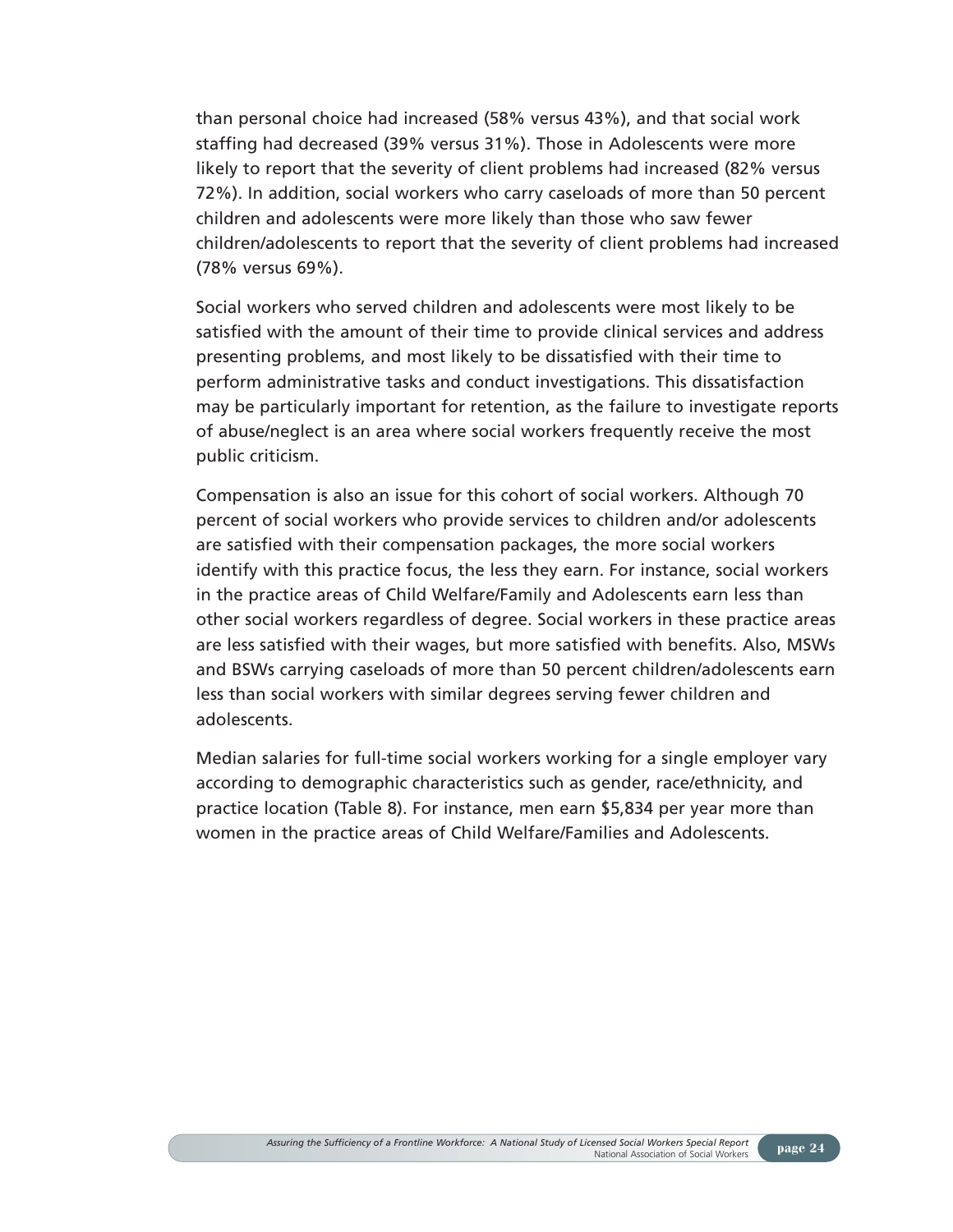| <b>Characteristic or Degree</b> | <b>Median Salary MSW</b> | <b>Median Salary BSW</b> |
|---------------------------------|--------------------------|--------------------------|
| Gender                          |                          |                          |
| Male                            | \$52,778                 | \$39,238                 |
| Female                          | \$46,207                 | \$34,108                 |
| Race/Ethnicity                  |                          |                          |
| Non-Hispanic white              | \$47,097                 | \$34,524                 |
| Black/African-American          | \$48,181                 | \$29,387                 |
| Hispanic/Latino                 | \$49,268                 | \$38,552                 |
| <b>Asian/Pacific Islander</b>   | \$50,132                 | \$39,855                 |
| Native American/Alaskan Native  | \$41,082                 | \$34,558                 |
| <b>Practice Location</b>        |                          |                          |
| Metropolitan                    | \$47,649                 | \$34,294                 |
| Micropolitan                    | \$43,759                 | \$33,918                 |
| Small town                      | \$42,152                 | \$38,571                 |
| Rural                           | \$49,595                 | \$31,343                 |

#### TABLE 8. MEDIAN SALARIES OF FULL-TIME SOCIAL WORKERS SERVING CHILDREN AND ADOLESCENTS, BY DEMOGRAPHIC CHARACTERISTICS AND DEGREE

Job safety is also a concern for social workers who provide services to children, adolescents, and their families. More than half (55%) of social workers face personal safety issues on the job; and 68 percent of these social workers indicated that their employers have *not* adequately addressed their concerns. Social workers in Child Welfare/Family were more likely than those not in this practice area to have job safety concerns (60% versus 46%) and less likely to report that their concerns were addressed (59% versus 71%). BSWs were more likely to identify job safety concerns than MSWs (61% compared to 54%), but were no more or less likely to report that their issues were adequately addressed.

Social workers employed in criminal justice agencies were most likely to report such issues (77%), followed by social service agencies (62%), group homes (61%), and behavioral health clinics (60%). Those in schools and hospitals were least likely to report such issues (51% and 46%, respectively). Social workers in criminal justice agencies and group homes were, however, most likely to report that their issues are adequately addressed (78% and 76%), while those in social service agencies were least likely to report that their issues are addressed (56%).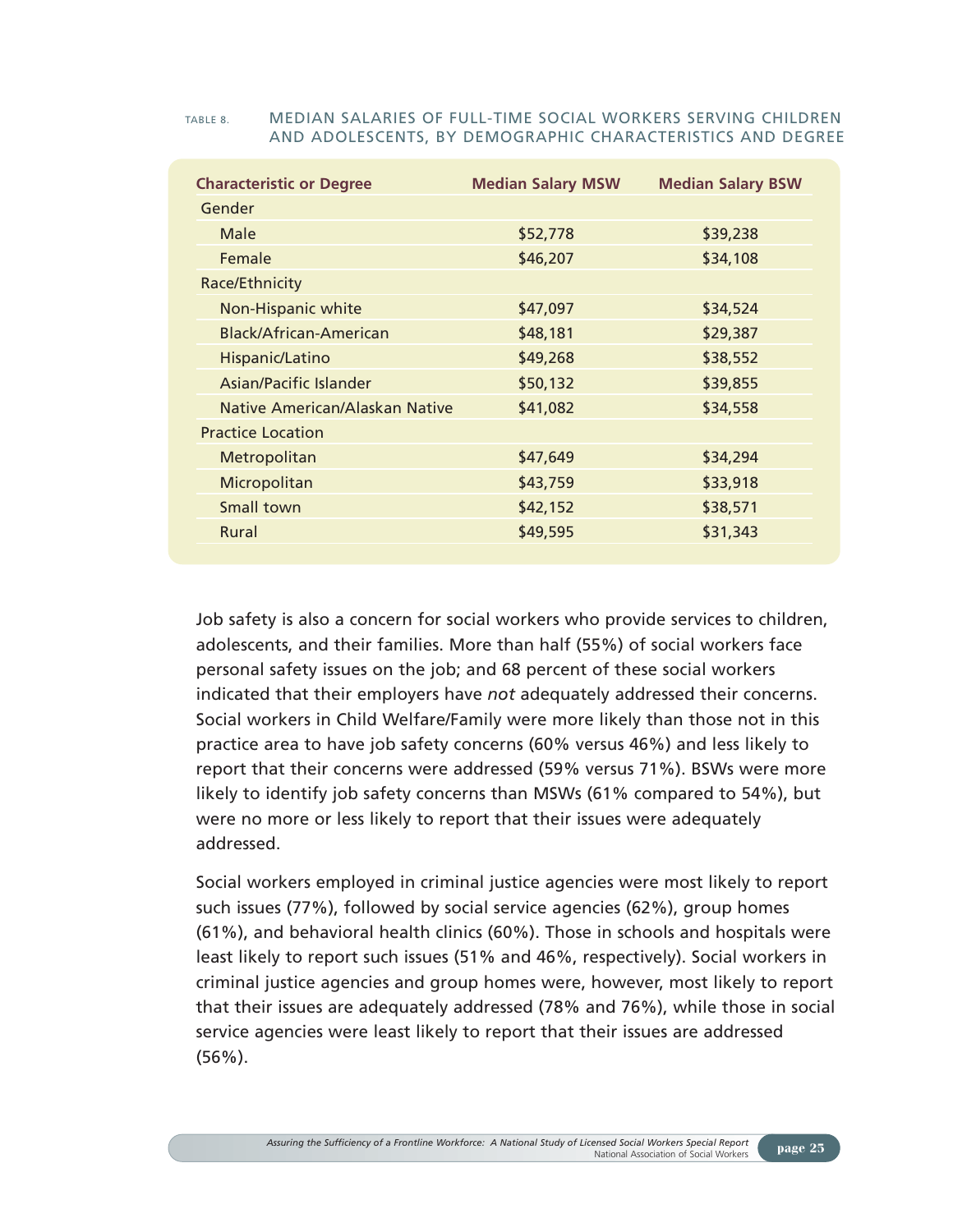### $\Theta$  The supply of licensed social workers is insufficient to meet the needs of organizations serving children and families.

Staff vacancies, difficulty in filling vacancies, and outsourcing positions are frequently symptomatic of labor market shortages. Study findings indicate that all three dynamics are reported by respondents in organizations serving children and families. Staff vacancies are a concern for most agencies that provide services to vulnerable children and their families and for the larger community as well. In fact, 72 percent of social workers who serve children and adolescents rate adequate staffing as important to improving care provided to children and their families.

Twenty-one percent of social workers who work with children/adolescents report that vacancies in their agencies are common, and 21 percent report that vacancies are difficult to fill. This does not differ substantially by degree. The practice area of Child Welfare/Family appears the most vulnerable to both the number of staff vacancies and the difficulty of filling vacancies as illustrated by Table 9.

| <b>Vacancy Situation</b>        | All | <b>Child Welfare/ Adolescents</b> |             | <b>Not practice</b> |             |             |             |
|---------------------------------|-----|-----------------------------------|-------------|---------------------|-------------|-------------|-------------|
|                                 |     | Family                            |             |                     |             | area        |             |
|                                 |     | <b>MSWs</b>                       | <b>RSWS</b> | <b>MSWs</b>         | <b>BSWs</b> | <b>MSWs</b> | <b>RSWs</b> |
| Vacancies are common            | 21% | 36%                               | 47%         | 18%                 | 17%         | 17%         | 12%         |
| Vacancies are difficult to fill | 21% | 19%                               | 30%         | 22%                 | 17%         | 22%         | 16%         |
| Hire non-SWs                    | 28% | 44%                               | 42%         | 26%                 | 36%         | 23%         | 29%         |
| <b>Outsource SW functions</b>   | 23% | 41%                               | 36%         | 34%                 | 13%         | 19%         | 18%         |

#### TABLE 9. RATINGS BY SOCIAL WORKERS OF VACANCIES AND RESPONSES

Reports of vacancies were more common among social workers in the public sector (26%) than in either the for-profit or non-profit private sectors (both 17%). Social workers in private for-profit organizations were most likely to report that vacancies were difficult to fill (25%), followed by public agencies (22%). Those in non-profit organizations were least likely to report difficulty in filling positions (19%).

Social workers were much less likely to report that vacancies were common in metropolitan areas (17%) than in micropolitan areas, small towns, or rural areas (26%, 26%, and 28% respectively). They were also much less likely to report that vacancies were difficult to fill (18%) than those in micropolitan areas (27%), small towns (35%), and rural areas (37%).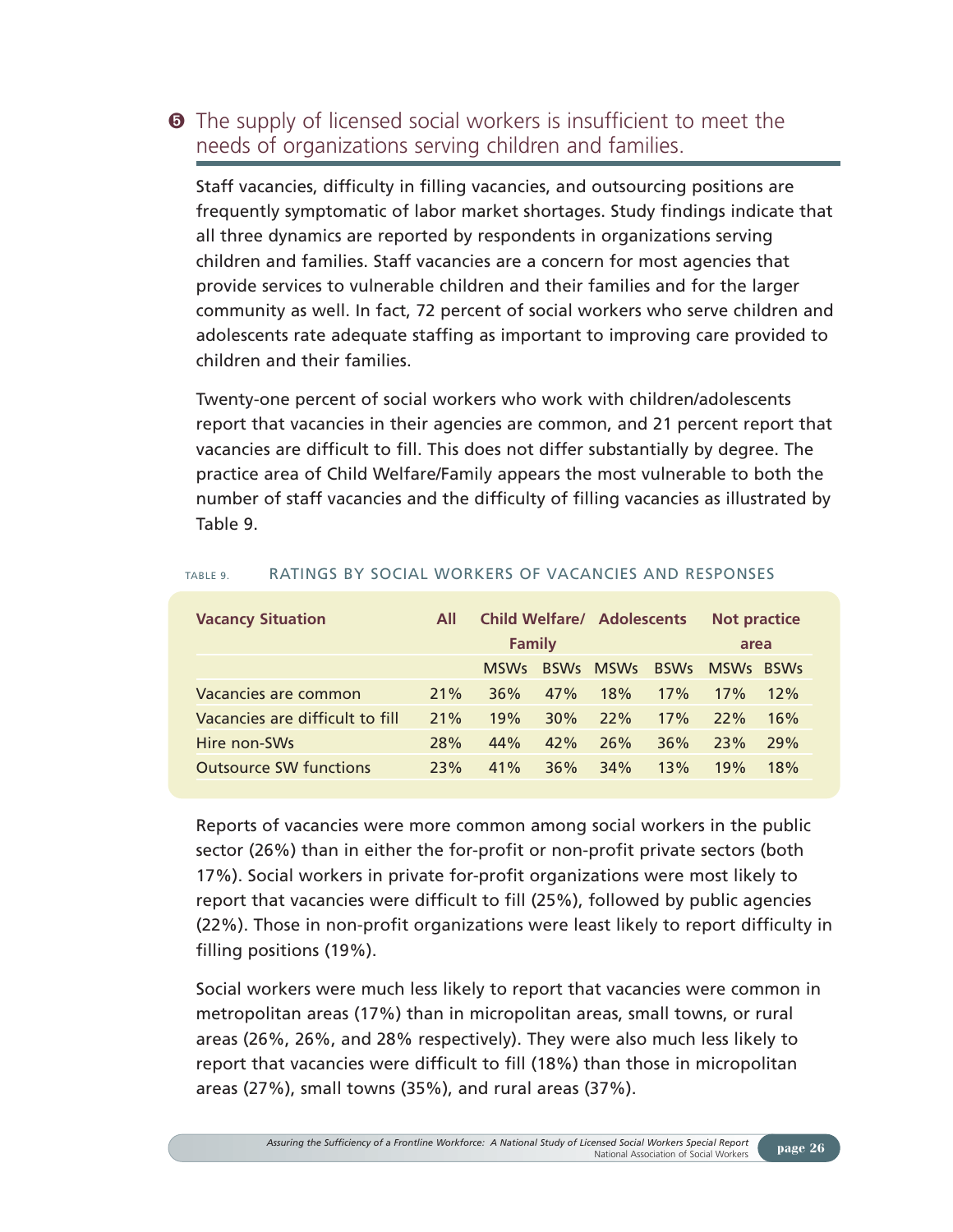Variation in agency social work hiring experiences by level of involvement with children/adolescents is shown in Figure 8. It is interesting to note that the use of non-social workers and outsourcing increases in agencies with greater involvement with children and adolescents.





Frequency of vacancies also varies with employment setting. Social workers in group homes and social service agencies were most likely to report vacancies (41% and 37%, respectively), while those in schools were least likely to do so (5%). Social workers in group homes were also most likely to report that vacancies are difficult to fill (36%), while those in schools were least likely to do so (8%) (Figure 9).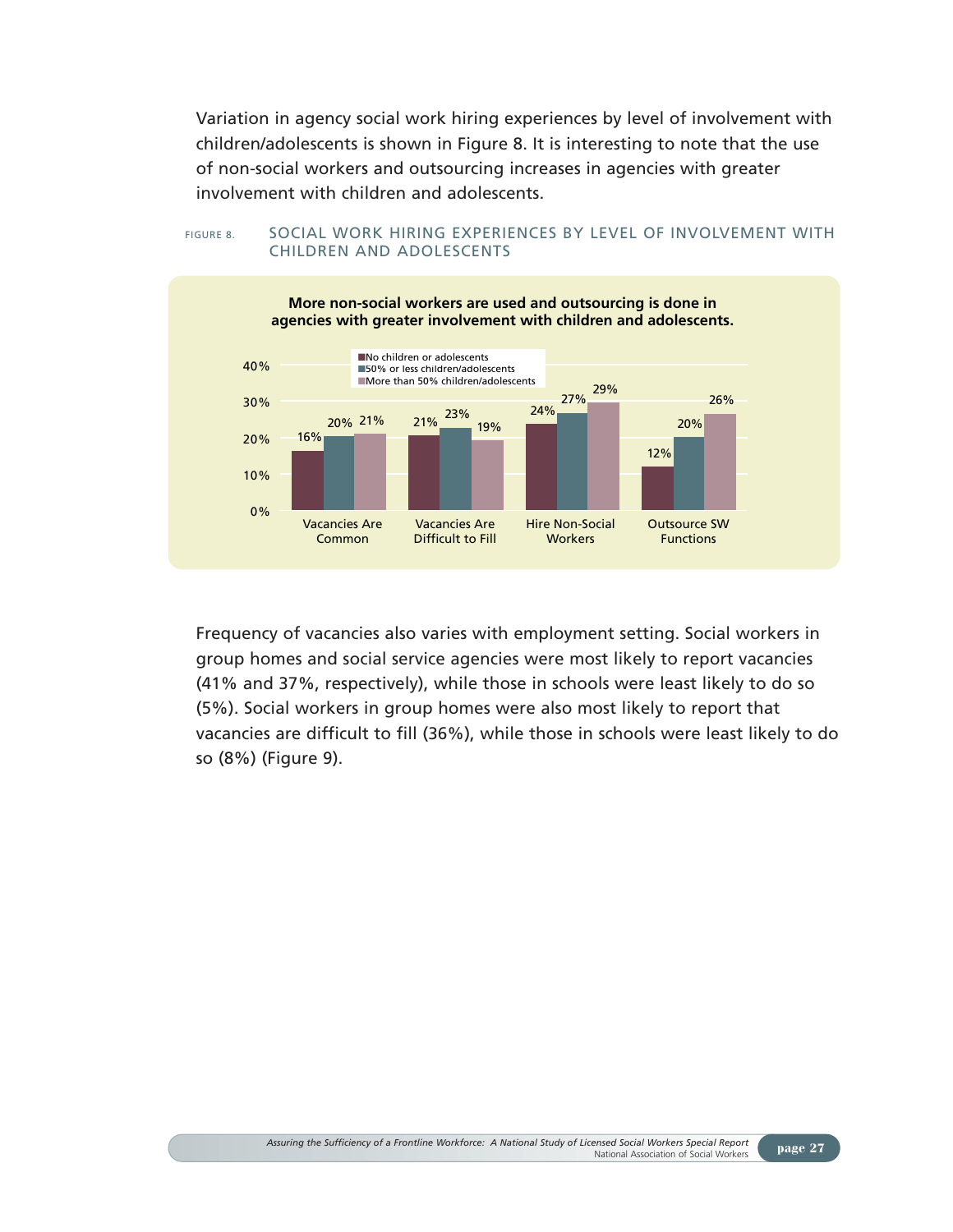#### FIGURE 9. SOCIAL WORK HIRING EXPERIENCES BY EMPLOYMENT SETTING



Outsourcing job functions or hiring less qualified applicants is another symptom of labor market shortages. Twenty-three percent of social workers report their agencies outsource social work jobs, and 28 percent report that social work positions were filled by individuals who lack professional social work training. BSWs were much more likely than MSWs to report that their agency hired nonsocial workers for social work roles (33% versus 23%), but reports of outsourcing did not vary by degree.

Social workers in Child Welfare/Family were more than twice as likely as those not in this practice area to report outsourcing (38% versus 18%) and hiring of non-social workers (45% versus 21%). Those in Adolescents were also more likely to report outsourcing of social work functions (30%).

Hiring of non-social workers was most common in small towns (36%) compared to metropolitan areas (24%), micropolitan areas (28%), and rural areas (28%), while outsourcing was most common in micropolitan areas (27%) compared to metropolitan areas (21%), small towns (22%), and rural areas (23%).

Filling vacant positions is most difficult in public and non-profit agencies serving families and children. Consequently, those organizations are most likely to outsource positions or hire applicants that are less qualified in order to respond to the demand for services within communities. Staffing difficulties are most acute in social service agencies and in criminal justice settings as noted in Figure 10.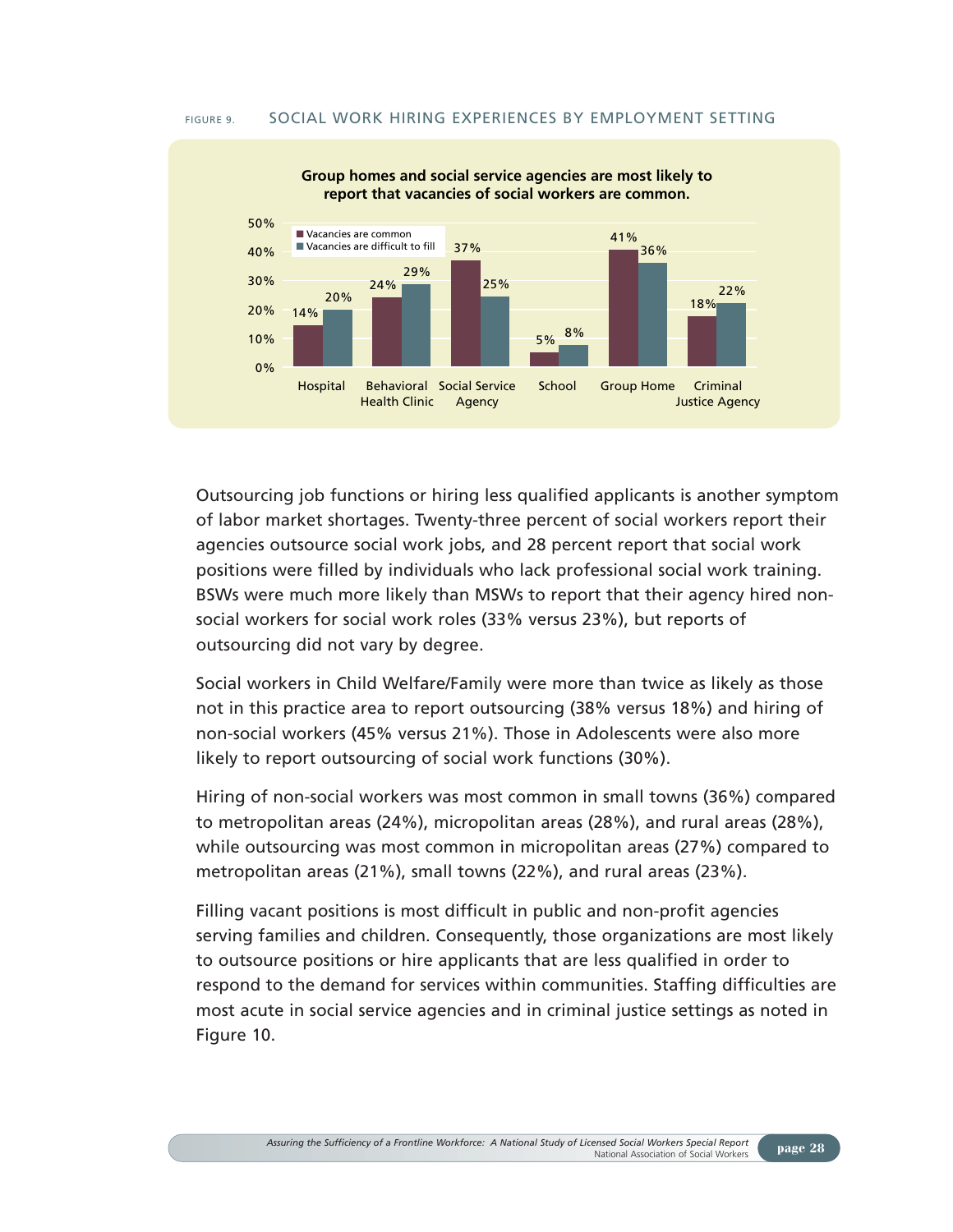#### FIGURE 10. PERCENTAGES OF SOCIAL WORKERS SERVING CHILDREN AND ADOLESCENTS REPORTING OUTSOURCING OF SOCIAL WORK FUNCTIONS AND HIRING OF NON-SOCIAL WORKERS TO FILL SOCIAL WORK ROLES, BY EMPLOYMENT SETTING



**Criminal justice agencies are most likely to hire non-social workers**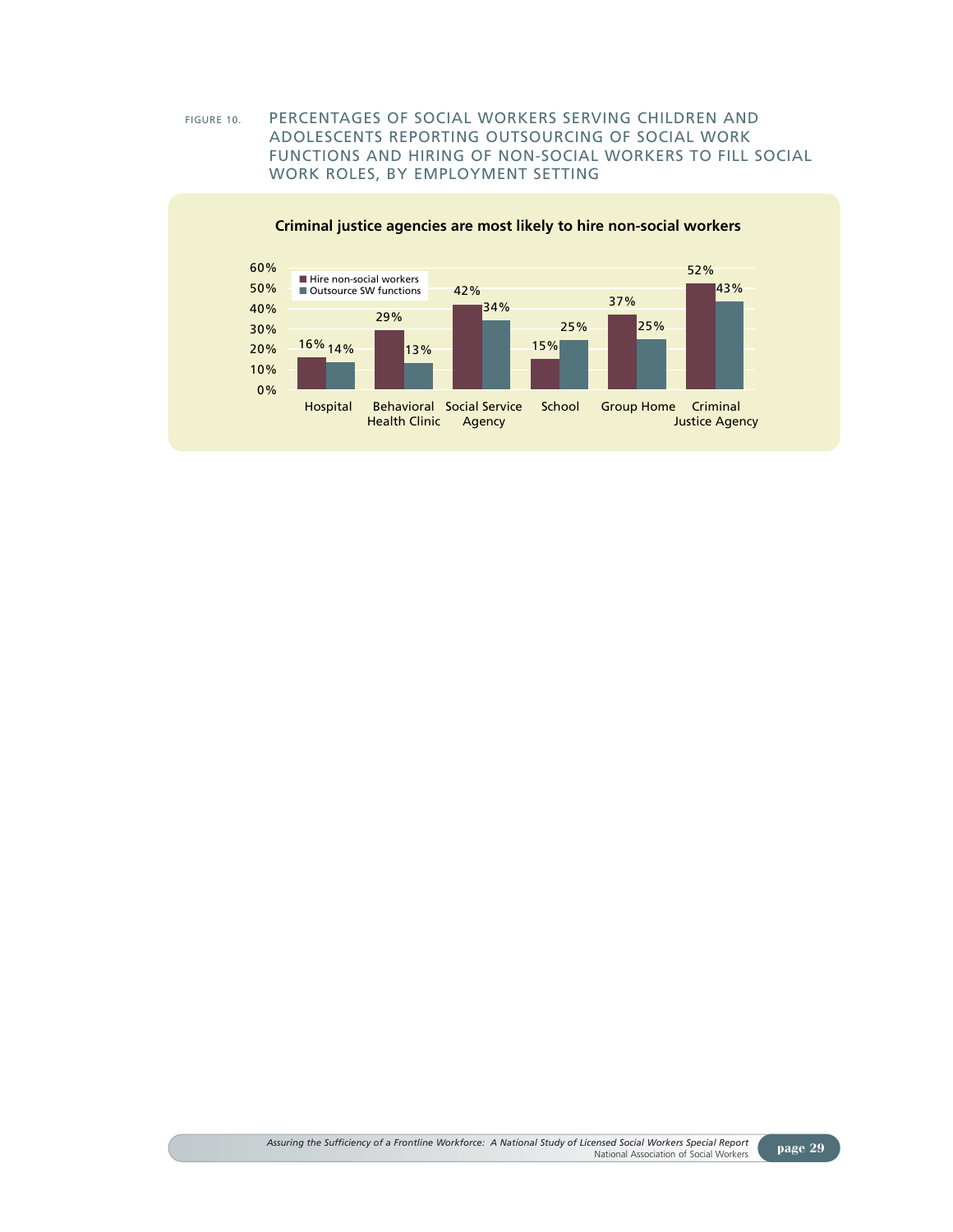## Conclusion

The 2004 study of licensed social workers serving children and their families was designed to help illuminate the current number, qualifications, roles, and tasks of social workers in providing frontline services to a vulnerable population. In order to plan for and improve care to young people and their families, the social work profession is now better equipped to develop action strategies based on data from the active workforce.

This study affirms the social work profession's commitment to children, adolescents, and their parents, particularly to those families who are disadvantaged and vulnerable. The profession, while successfully recruiting new social workers to become engaged in work with children and families, faces challenges in terms of ensuring that social workers' work environment, levels of compensation, and safety are adequately addressed to retain this crucial segment of the workforce.

One of the critical questions for the social work profession is whether there will be sufficient numbers of social workers to meet the needs of society in the future, especially to provide services to a growing number of vulnerable children and families. Yet, even as demand for services increases, social workers report vacancy rates in their agencies that are alarming. More distressing is the agency practice of hiring individuals without social work training to perform social work jobs. This practice not only disadvantages individuals by placing them in situations for which they are not prepared, but worse, increases the vulnerability of families who turn to these agencies for help.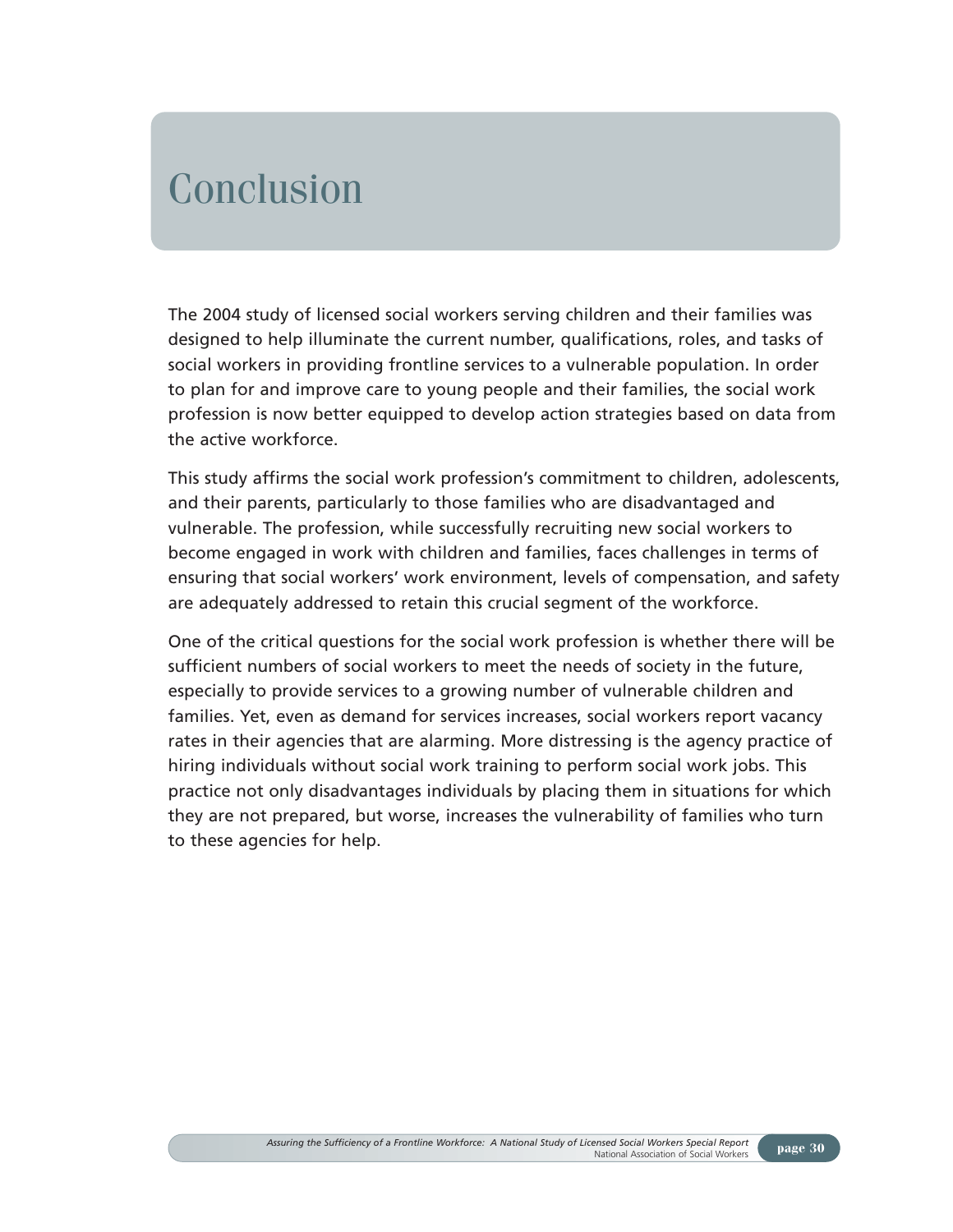## References

Administration for Children and Families, Children's Bureau, U.S. Department of Health and Human Services. (2003, April). Child maltreatment 2001: Summary of key findings [Online]. Retrieved from

http://nccanch.acf.hhs.gov/pubs/factsheets/canstats.cfm on February 21, 2006.

Children's Defense Fund. (2005). State of America's children, 2005. Washington, DC: Author.

Council on Social Work Education. (2006). *Educational policy and accreditation standards* [Online]. Retrieved from http://www.cswe.org/

Currie, J. (2005). Health disparities and gaps in school readiness. *School Readiness: Closing Racial and Ethnic Gaps,* 15(1) [Online]. Retrieved from http://www.futureofchildren.org/pubs on May 31, 2005.

Lennon, T. (2004). *Statistics on social work education in the United States: 2002.* Alexandria, VA: Council on Social Work Education.

National Center for Education Statistics. (2000). Integrated Postsecondary Education System (IPEDS).

National Foster Care Month. (n.d.). Disproportionality facts abut children of color in foster care [Online]. Retrieved from http://www.fostercaremonth.org/NR/rdonlyres/DECE5358-D92F-4A22-A609- 8AFB7FFBA09E/0/FCM06disprofacts.pdf on 2-21-06.

Substance Abuse and Mental Health Services Administration, U.S. Department of Health and Human Services. (2003). Justice and child welfare systems: Join the voices for recovery (resource kit). Rockville, MD: Author.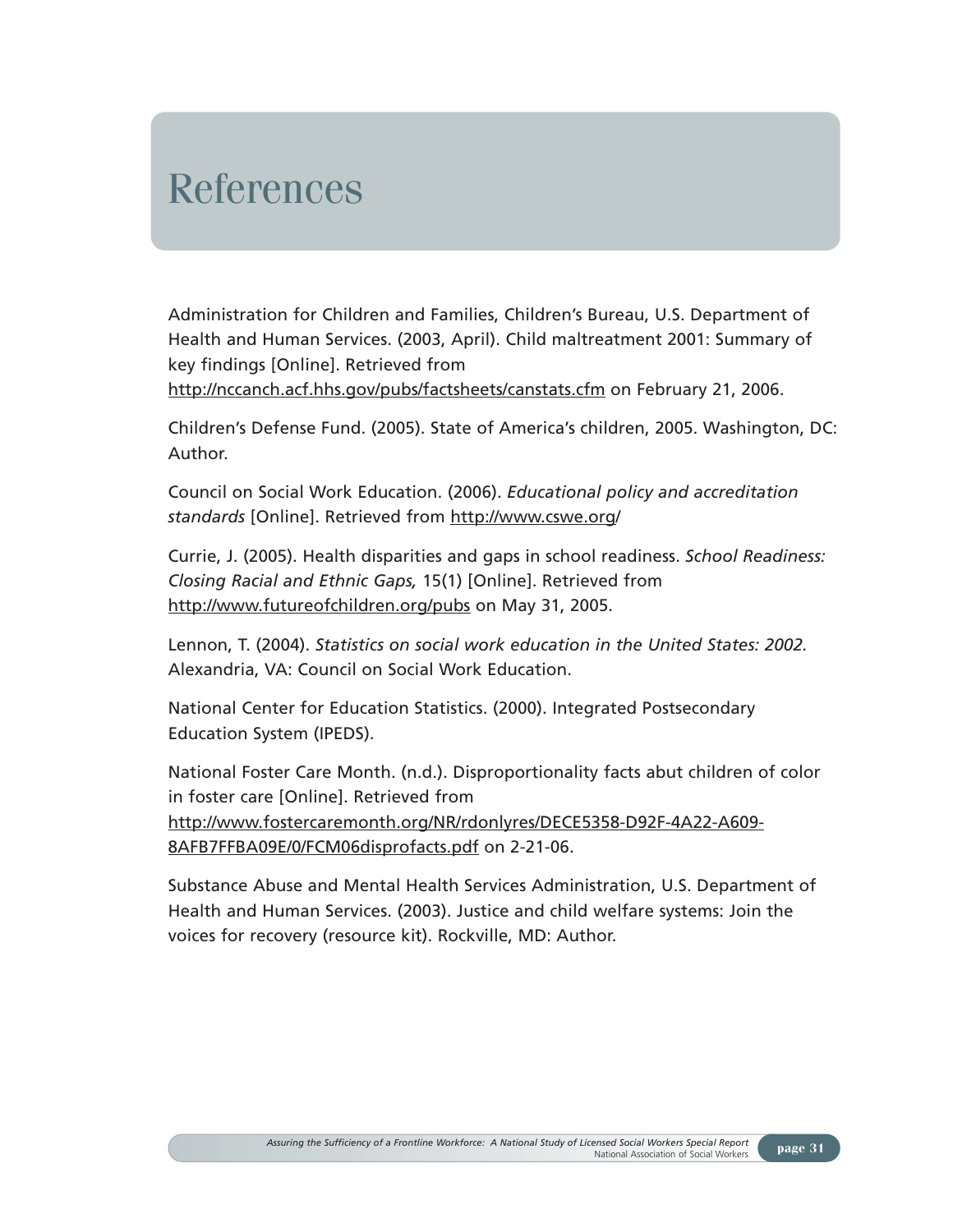### Footnotes

- 1 Eight percent of the respondents to the 2004 survey did not have degrees in social work. These individuals are older practitioners who have been permitted to retain licenses earned earlier in their careers even though the formal requirements have since become more stringent. Data related to these practitioners are not reported in tables or charts, but may be referenced in text.
- 2 Estimates of the number of social workers in the United States range from 840,000 self-reported social workers in the 2000 Current Population Survey (only 600,000 of whom have at least a bachelor's degree), to 450,000 employer-classified social work jobs reported to the U.S. Bureau of Labor Statistics, to the 300,000 social workers licensed by the 50 states and the District of Columbia, to the estimated 190,000 clinical social workers described by West et al. in *Mental Health, United States, 2000.*
- 3 Council on Social Work Education (CSWE), http://www.cswe.org
- 4 Public sector includes agencies in the federal, state, and local government and the military.
- 5 In the 2004 Licensed Social Worker Study, private practice is separated from the for-profit sector. This permits distinguishing experience and trends of those who are self-employed from those who are employees of for-profit organizations.